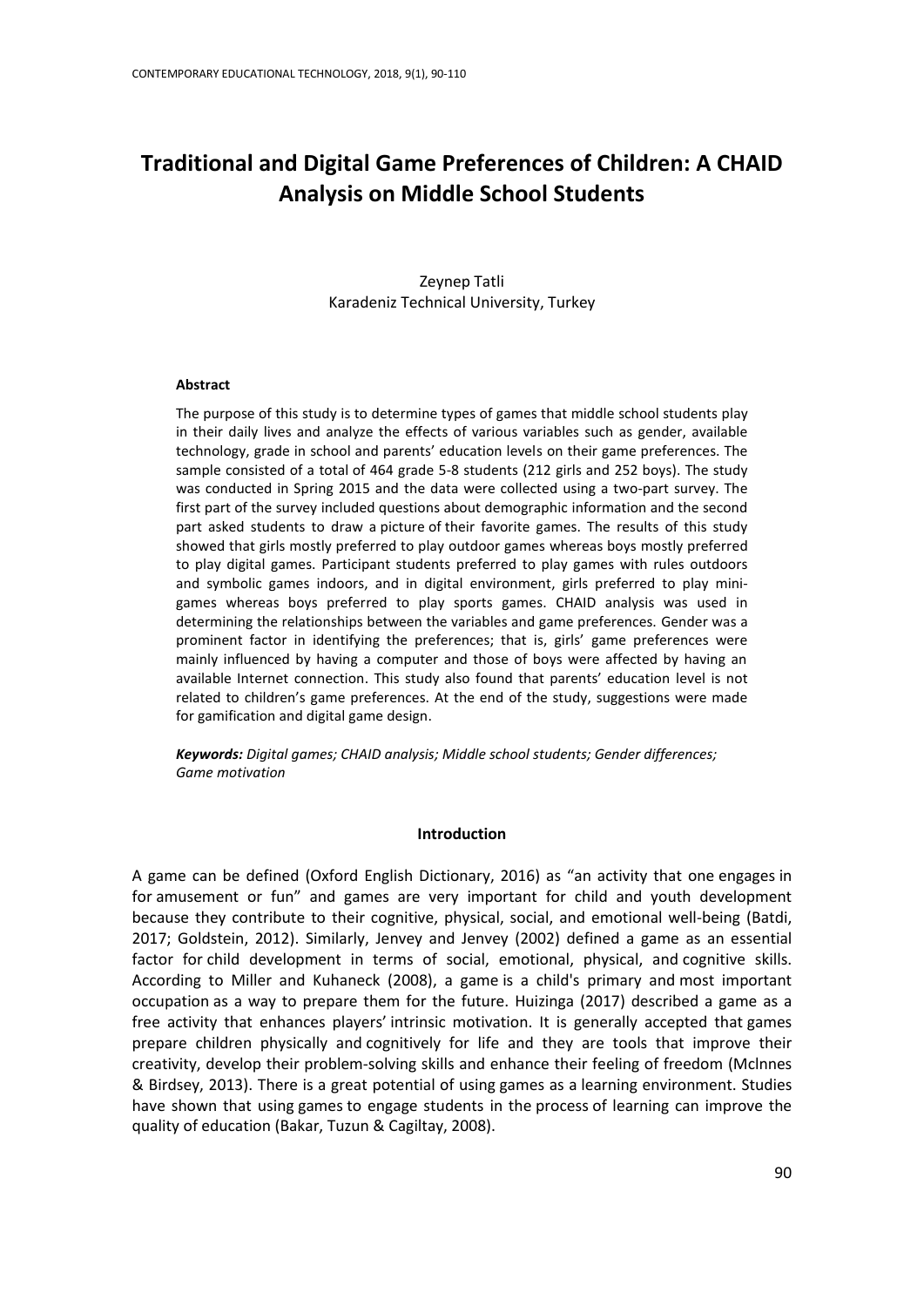Asimoglu (2012), as a result of a study on teaching preschool students traditional games via creative drama, stated that by the help of drama, students' interest in the subject increased, the subject triggered curiosity, and rhythmic, musical and kinetic skills developed.

Birsen (2017), based upon a study where they achieved foreign language education via the method of game-based learning using a modernized form of traditional games, Pictionary, for students on the level of primary education, found that the success and perceptions of students regarding learning words increased, and stated that traditional games should be utilized as an effective factor in increasing interest towards and performance in a subject.

Iwata, Yamabe, Polojarvi and Nakajima (2010) stated that card games are still attractive, and the emotional effect of a game is increased by tangible game objects and spatial interaction. Traditional games develop children's learning, creativity, imagination and social connections (Parson, 2011). Most parents and educators agree that playing is essential for healthy development of children (Clements, 2004).

Huizenga, Admiraal, Akkerman, ten Dam (2009) found as a result of the study they conducted for teaching history to middle school students using digital games that the success of students in the learning field increased significantly and they were more willing to attend activities.

Kula and Erdem (2005), in their study on providing primary education students with arithmetic skills via educational digital games, determined that students' quantitative success did not change, but their qualitative responses changed from simple to more complex. Additionally, they reported increases in students' in-class interactions and motivations towards the subject. In general, it is seen that it was attempted to support traditional learning environments by games, dramatization and card games (Amory & Seagram, 2003), and gather learners together with different interfaces such as 2D, 3D augmented-reality-supported platforms and massively multiplayer online role-playing games [\(MMORPG\)](http://journals.sagepub.com/doi/abs/10.1177/0020764012445861) (Hamalainen, 2008; Zhong, 2011). Games, which have an important place in the instruction process, are also preferred to create competition, challenges, social communication, diversity, and dreamy environments (Amory, Naicker, Vincent & Adams, 1999; Bakar, Tuzun & Cagiltay, 2008; Lucas & Sherry, 2014).

Prensky (2002) listed the characteristics of students of the 21st century, whom he defined as digital natives, as multitasking, preferring graphical content more, wanting to reach information fast, technology-friendly, and preferring to learn by discovering and gaming. These characteristics lead us to digitalization and elements of games. Characteristics of digital games such as active participation in the process, customization for the user, socializing in the virtual environment, entertainment, sense of success and rewarding the user overlap with the characteristics of digital natives completely (Agaoglu & Metin, 2015; Downey, Hayes & Brian, 2004; Esen, 2008; Inal & Cagiltay, 2005; Nedim Bal & Metehan, 2016; Van Rheenen, 2012). Accordingly, it may be argued that digital games are some of the most ideal learning environments for digital natives and the generation in question learns best via games (Karlsson, 2007; Kiili, 2005; Prensky, 2003).

Studies reported that, while the time spent by children playing games at home and in video game arcades was 4 hours a week on average in 1980s; this time increased up to 5.5 hours for girls and 13 hours for boys in 2004 (Christakis, Ebel, Rivara & Zimmerman, 2004; Fis Erumit, 2016), and it was suggested that it is a necessity to include this game-playing time in the time children spent learning (Fromme, 2003; Funk, 1993).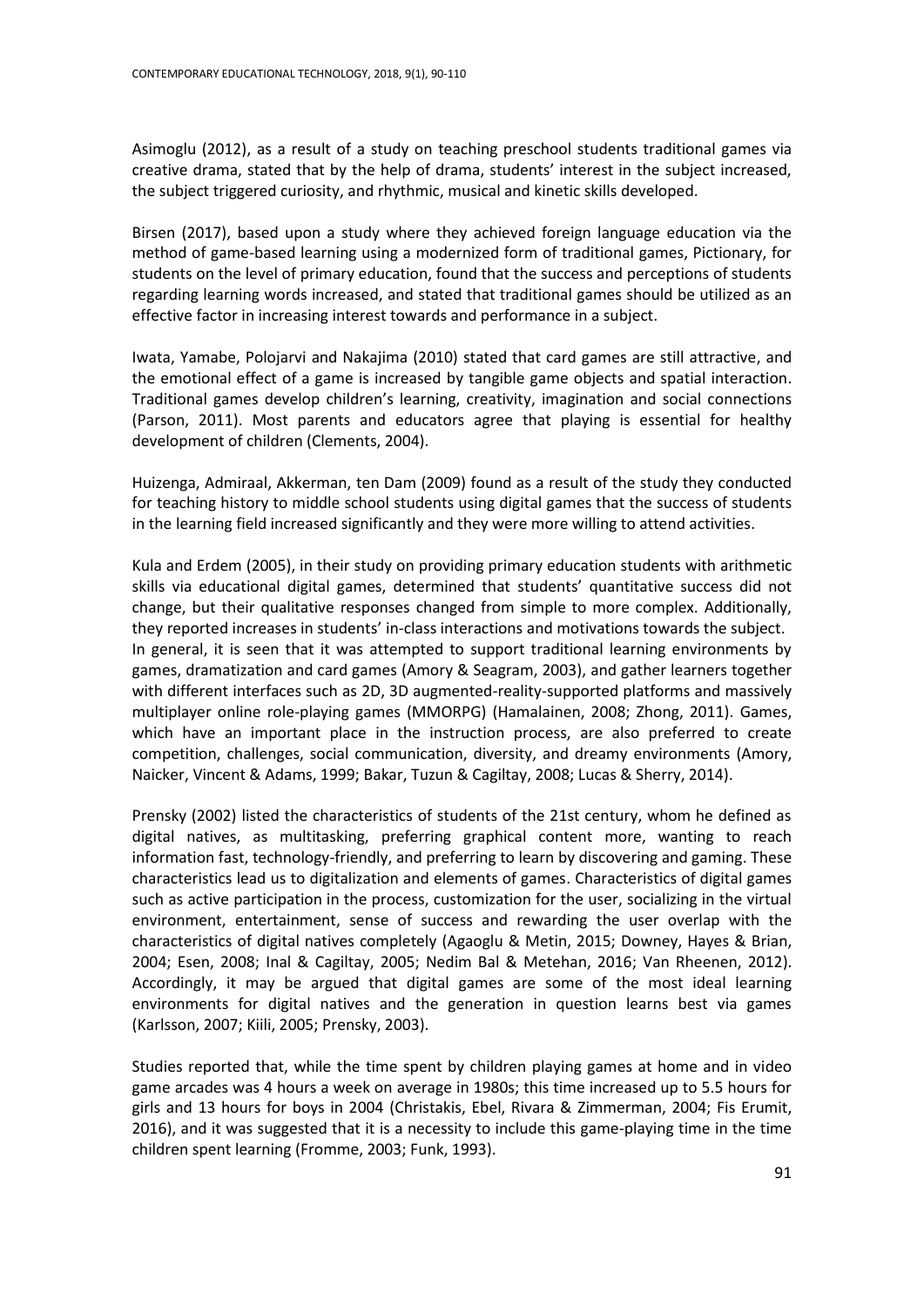In addition to contributing to the learning of students in a relevant field, digital games are known to increase students' attention and motivation via fun learning environments that are created in games, and contribute to development of self-esteem and self-efficacy, problemsolving, and strategic and algorithmic thinking skills (Akpinar, 1999; Batdi, 2017; Bayirtepe & Tuzun, 2007; Bottino, Ferlino, Ott & Travella, 2006; Demirel, Seferoglu & Yagci, 2003; Prensky, 2001). With these characteristics, digital games provide children with opportunities for learning. For example, they experience being a pilot while using plane simulators or being an engineer while building cities. Therefore, it is clear that learning environments prepared by considering student characteristics, readiness levels and experiences will create more meaningful learnings for them (Garris, Ahlers & Driskell, 2002; Gunes, 2015; Karamustafaoglu & Kaya, 2013; Tural, 2005). The Turkish Ministry of National Education also includes more efforts in recent years in this regard for developing digital games for almost every subject (URL-2017). For this process to be effective and learning-based, one needs to look at the theoretical basis of game-based learning.



Figure 1. A Model of Game-based Learning [Garris, Ahlers & Driskell, 2002]

Game-based learning used games as a reinforcing/complementary factor in order to develop capability in specific subjects. Such games either provide preliminary learning or replace learning (Cankaya & Karamete, 2008; Kearney & Pivec, 2007). In difference to gamification, this does not concern the entirety of the learning process (Arabul Yayla, 2015; Karatas, 2014; Sahin et al., 2017). As in the chart that represents the learning process as given in the figure above, in the game cycle into which educational content and the game enter together, educational content is in a blurred formation with the characteristics of the game (Prensky, 2001). The response to the action of the player comes through feedbacks from the system. The player, this way, starts to discover the structure in the game and adapt to the discovered structure (Kula & Erdem, 2005; Prensky, 2001). The connection between the game cycle and learning outputs occurs in the process of questioning. This process involves the players' adoption and application of what is learnt in the game in real life (Garris, Ahlers & Driskell, 2002). Learning outputs following the process of questioning may be generally listed as cognitive, sensory and motor skills (Deterding, Dixon, Khaled & Nack, 2011). It should be ensured that the outcomes in question are provided to the player in the cycle of experience by dividing these outcomes into small steps. The emotional dimension of the game is about achieving a given task. A game rewards the player with points, cups, etc. in exchange of success. Failure leads to removal of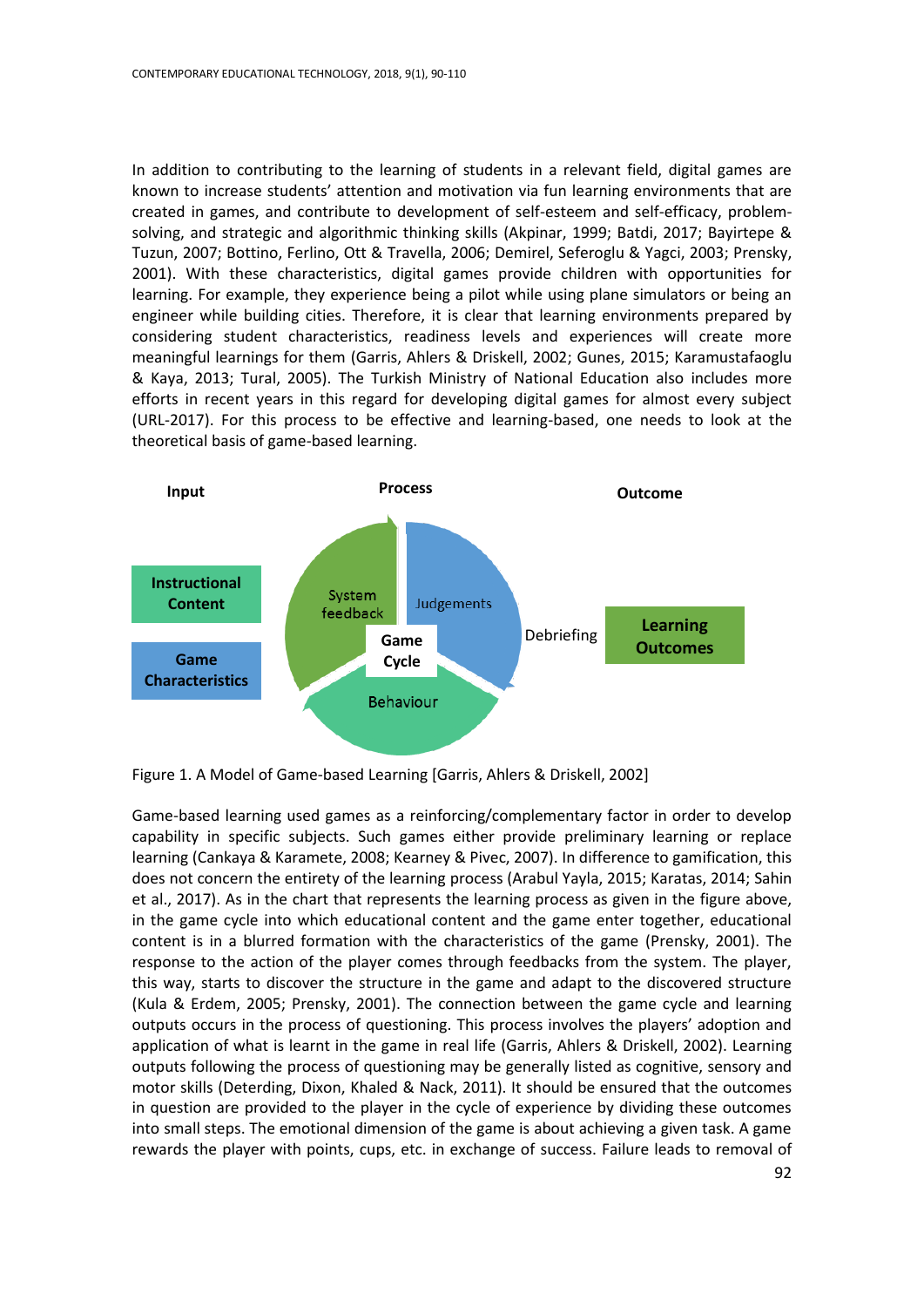the player from the given task (Domínguez et al., 2013). The most important concept here is the motivation of the player. If the motivation is achieved from within the student without the need for an external influence, this is internal motivation. Internal motivation is performance of learning activities by a person's own will (Fis Erumit, 2016).

It is stated that especially the educational games in digital environments will not only support their active participation in the process but contribute to their interactions with peers and connection to the process of learning (Caglar & Arkun Kocadere, 2015), and when entertainment, motivation and dedication to the setting are prioritized in addition to learning, quality will also increase (Cankaya, 2007). It was hoped that the educational potential of educational digital games developed with this purpose would be strong, but it was seen that, in comparison to entertainment-oriented games, educational games did not attract students or increase attention and motivation much (Kula & Erdem, 2005). Theory and practice, unfortunately, did not comply with each other (Fis Erumit, 2016).

It seems possible to transform the games students play with great motivation and desire into a more efficient form by collaboration between the educators and the game sector (Korkusuz & Karamete, 2013). Being able to determine which types of games students prefer and the games and locations that get pleasure out of playing, is only one dimension of studies that will pave the way to add educational content into games without disrupting their playability and fun (Bozkurt & Genc Kumtepe, 2014; Catak, 2011; Dickey, 2007; Hacisalihoglu Karadeniz, 2017; Tolay, 2013; Tugrul et al., 2014). This study aimed to determine the games middle school play willingly and fondly play and present the variables that affect game preferences. In this context, answers were sought for the following questions:

# **Methods**

There are different methods and techniques that aim to identify game preferences of students. Vance, Miller and Hand (1995) argued that cognitive structure may be revealed by using different methods and strategies in order to determine current situations of minds and conceptual changes. These alternative assessment and evaluation techniques are used to determine not only students' possessed knowledge, but also the way students relate concepts, their cognitive structures, to what extent they understand the similarities between their possessed knowledge and daily events in their surroundings (Bahar, Nartgun, Durmus & Bicak, 2006) and alternative concepts that they build (Kurt et al., 2013). The-Draw-and-Write technique, which is one of the most important measurement tools, was utilized in this study in order to identify the participants' game preferences. Especially drawing enables children of all ages to reflect on their own cognitive situation and how they learn (Aydogdu & Kesercioglu, 2005). Several studies have used the drawing method in order to reveal the possessed knowledge of students about specific subjects (Ehrlén, 2009; Harman, 2012; Sahin, Ipek & Ayas, 2008).

The quantitative research method of survey was used in this study to determine middle school students' game preferences. The survey method is defined as a scientific research tool that enable researchers to make generalizations on the population from the sample being studied (Johnson & Christensen, 2000). In other words, survey research aims to describe or explain characteristics of a very large group or groups such as societies, things, institutions and events (Cohen, Manion & Morrison, 2007; McMillian & Schumacher, 2001). Since this study aims to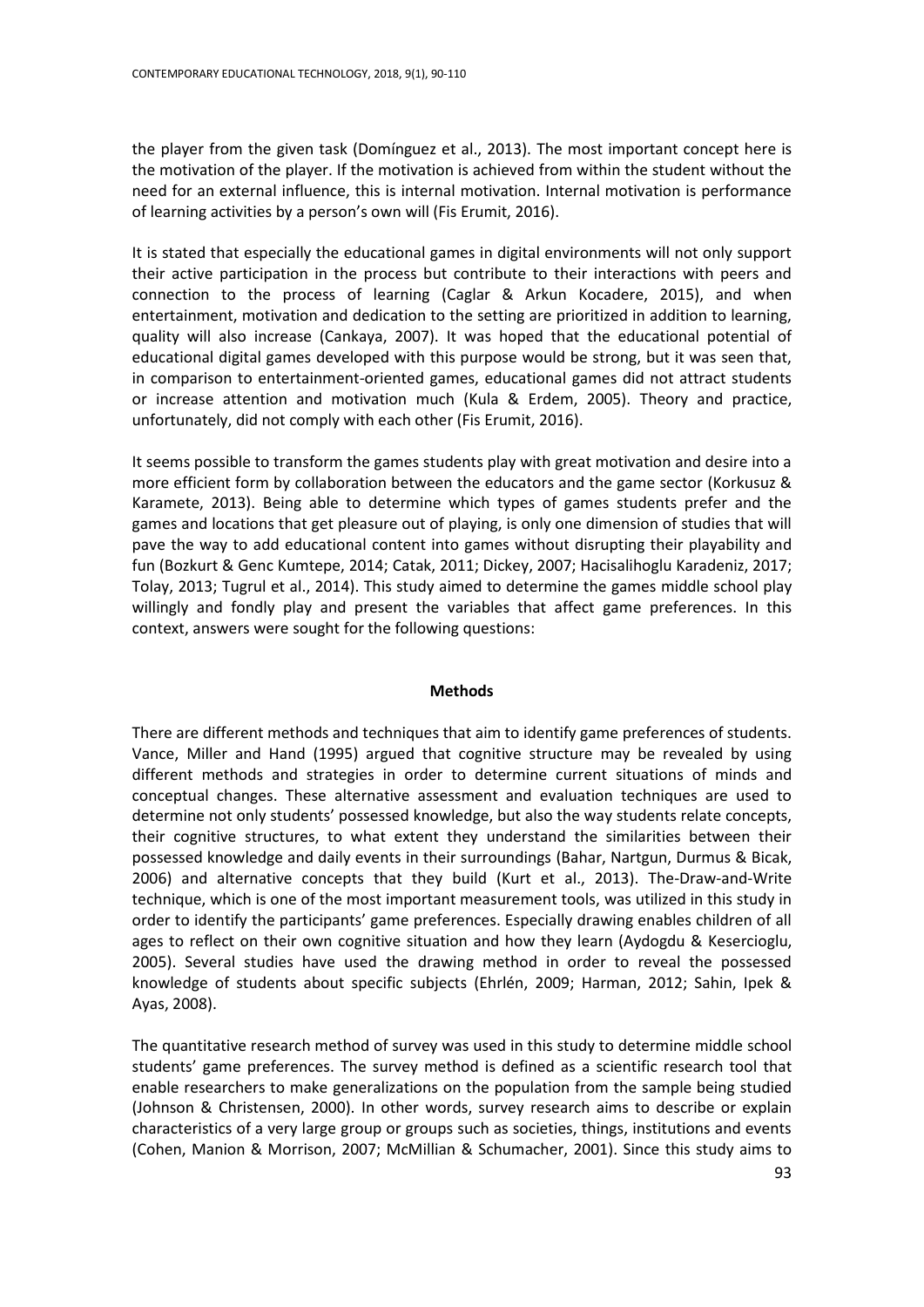define the game preferences of middle school students, it was thought it would be useful to form a very large sample out of 464 students and employ the survey method.

# **Participants**

In the scope of the study, 478 middle school students were reached from 12 randomly selected schools in the central district and other districts of the province of Trabzon in Turkey. 10 student who did not respond to the survey in the study completely and 4 students who made more than 4 game drawings were left out of the sample. The remaining 464 middle school students (212 girls, 252 boys) of grades 5, 6, 7 and 8, from different socioeconomic groups constituted the sample.

A total of 464 participants were included in the study. Table 1 demonstrates participant students' gender and grade level information. As shown in Table 1, 464 students participated in the survey. This number included 212 girls and 252 boys.

| Grade        |        |    |     |     |  |
|--------------|--------|----|-----|-----|--|
| Girl         | 48     |    | 59  | 58  |  |
| Boy          | 65     | 49 | b   |     |  |
| <b>Total</b> | $\sim$ | 96 | 126 | 129 |  |

Table 1. Distribution of Participants by Grade in School and Gender

# **Data Collection Tool**

The data of this study, which was conducted in Spring 2015, were gathered by using a two-part survey. This two-part survey was developed according to three different field expert-opinions. The first part consisted of demographic questions and the second part asked students to draw a game that they had the most fun playing (the most played games). A pilot study was conducted with 50 students, who were not included in the sample of this study, in order to test the survey questions. The pilot study showed that 30-40 minutes of time was enough to complete the survey. Additionally, two questions that were generally misunderstood by the students were redesigned and the final survey was obtained.

# **Data Analysis**

The SPSS 20.0 software was used in the quantitative data analysis, while the qualitative data analysis involved the method of content analysis, which comprises stages of coding, finding themes, organizing the data based on codes and themes (Yildirim & Simsek, 2011). The drawings in the survey forms filled out by the students were coded by transcription. For reliability of coding, two different experts of the field performed coding on randomly selected examples and compared the results. The relationships among the codes were examined, similarities and differences were detected, and the main lines of the finding of the study were derived. In this context, while developing the categories, three levels (indoor games, outdoor games and digital games) were determined in accordance with the body of literature and the content of the drawing questions (Yengin, 2012). Additionally, the three levels mentioned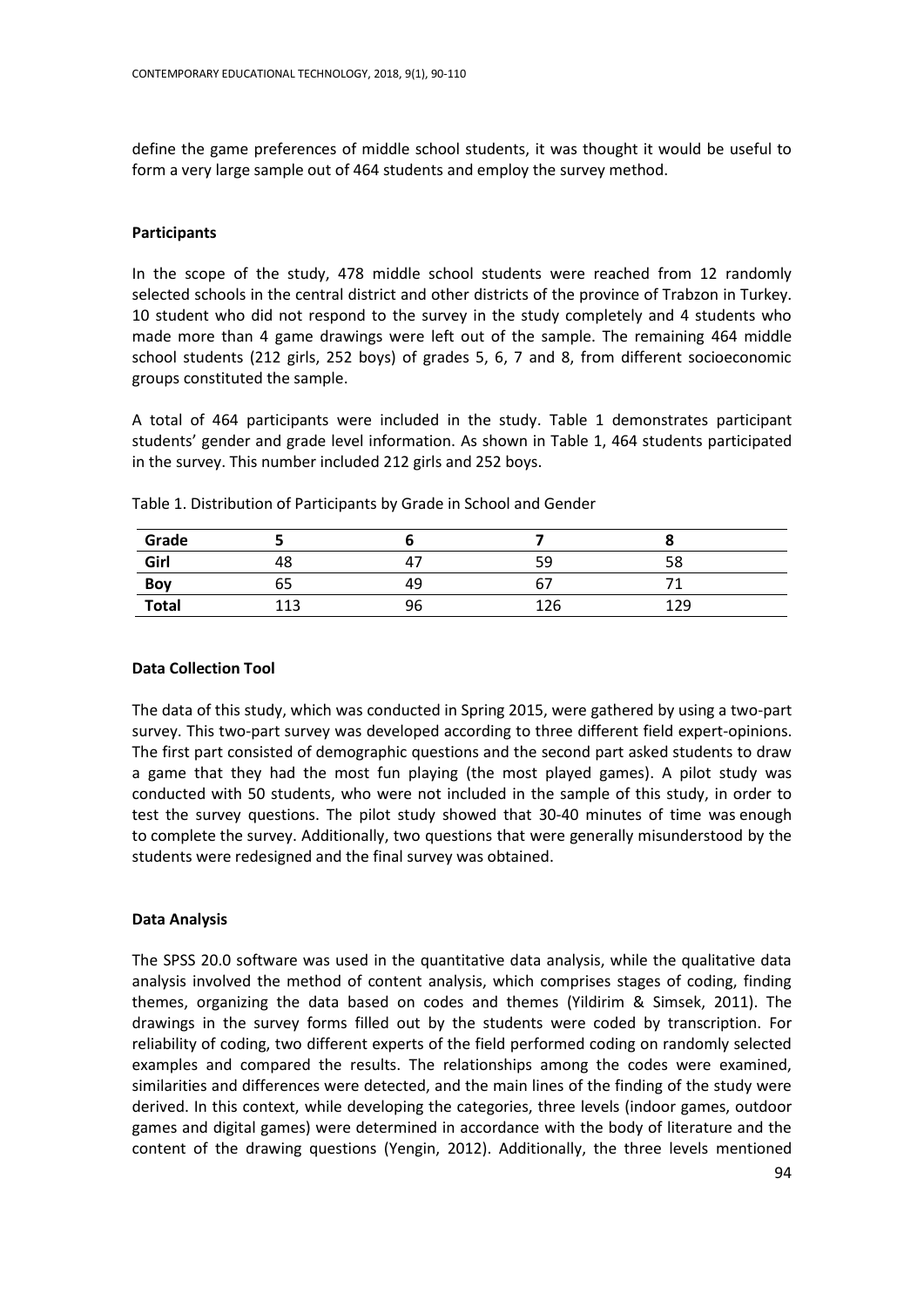above were sub-categorized as games with simple rules, games with rules and symbolic games (Barnes, 2004; Pilten & Pilten, 2013). The drawings of the students were categorized accordingly and are shown in the tables. The demographic data are presented as percentages and frequencies. In a qualitative study, it is important in terms of achieving validity in the study to report the data in detail, included direct quotes from individuals and explain the results (Yildirim & Simsek 2011). An example of a drawing for each category was presented in tables based on mutual decision.

The factors that affect students' game preferences are determined by CHAID analysis, a decision tree method. The difference of CHAID analysis from other comparative analyses (such as t-test, ANOVA) is that it clusters the independent variable based on a certain dependent variable and starts a new clustering operation on the derived sub-clusters based on other independent variables. This way, while it analyzes the dependent variable in terms of the independent variables, it produces a result by evaluating various independent variable (Kilmen & Kosterelioglu, 2017).

In general terms, as depicted by Kass (1980), decision trees are nonlinear methods that [incrementally](http://tureng.com/tr/turkce-ingilizce/incrementally) divide independent variables into smaller groups (Ture et al., 2005). CHAID analysis is an effective decision tree that repeatedly splits subsets of the space into two or more nodes, beginning with the entire data set (Michael & Gordon, 2004). To identify the best split at any node, any allowable pair of categories of the predictor variables is merged. The splitting continues until there is no statistically significant difference within the pair with respect to the target variable (Kass, 1980).

CHAID is useful for analyzing a large number of predictor variables, and unlike similar statistical analyses, the CHAID algorithm does not require the data to be normally distributed or need assumptions such as homogeneity of the variants (Horner, Fireman & Wang, 2010). The only required assumption for CHAID analysis is to identify scale types of the predicted and predictor variables (SPSS, 2012).

CHAID was preferred in this study because it also enables simultaneous analysis of nominal, interval and ratio scale data and demonstrates the relationships between the predicted and predicting variables in detail including all possible hierarchy (Yildiz, 2006; Horner, Fireman & Wang, 2010).

# **Findings**

This study aimed to answer four research questions. The findings are presented below under subcategories.

# **Findings Related to Game Environments of the Students and Games That They Played**

Findings related to game environments of the students and games that they played were categorized in accordance with the evaluations of the students' drawings, and these are shown in Table 2 in percentages.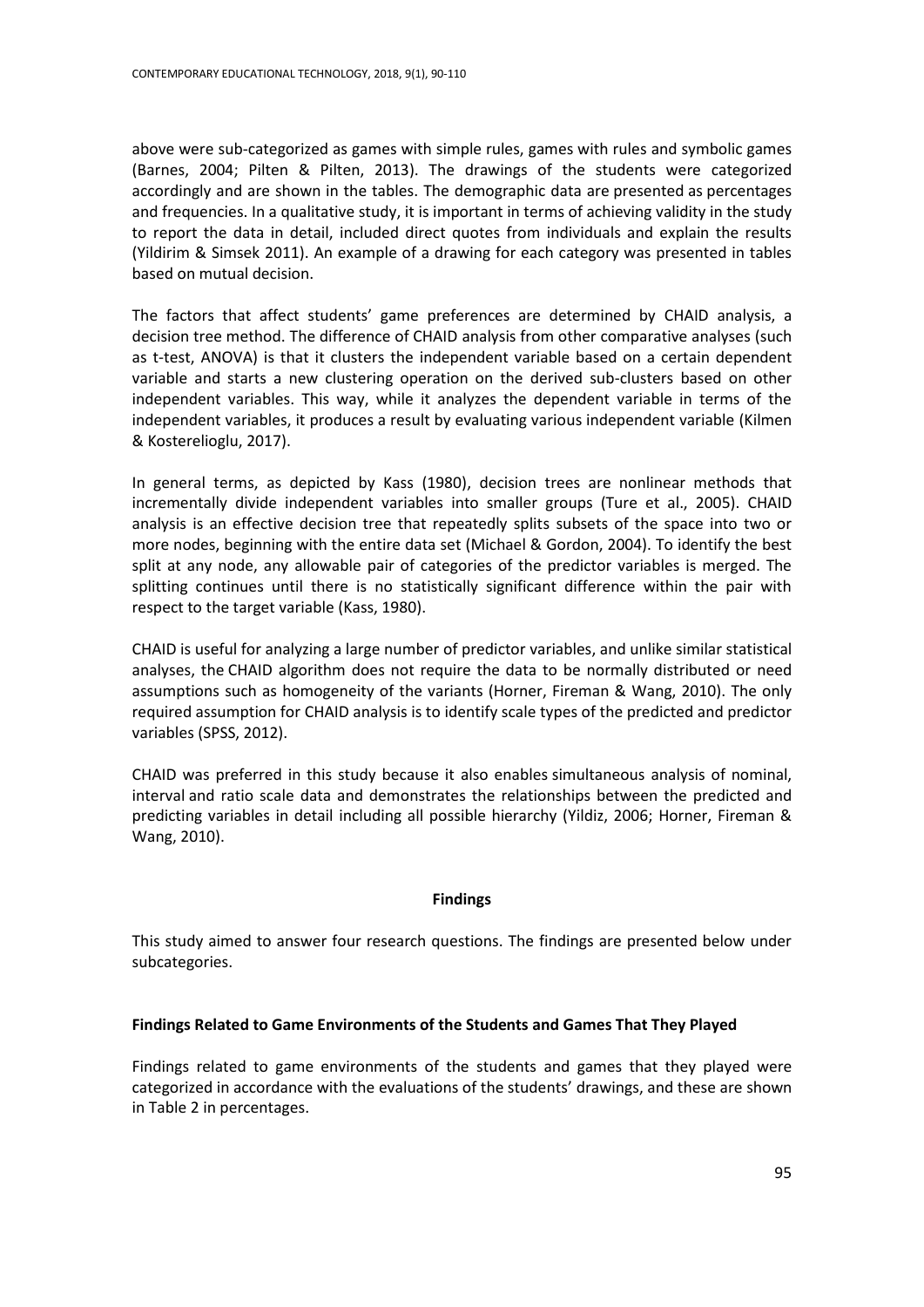| Outdoor      |                               |                        |       | Indoor         |                                  |                        | <b>Digital</b> |              |        |                  |                             |               |           |       |
|--------------|-------------------------------|------------------------|-------|----------------|----------------------------------|------------------------|----------------|--------------|--------|------------------|-----------------------------|---------------|-----------|-------|
|              | rules<br>with simple<br>Games | rules<br>with<br>Games | Total | Symbolic games | rules<br>simple<br>with<br>Games | rules<br>with<br>Games | Total          | Construction | Sports | Action/Adventure | Shooter<br>Person:<br>First | games<br>Mini | Race<br>Ğ | Total |
| Girl         | 60                            | 64                     | 124   | 7              | 3                                | 10                     | 20             | 14           | 0      | 17               | 1                           | 51            | 1         | 69    |
| <b>Boy</b>   | 19                            | 98                     | 117   | 3              | 1                                | 3                      | 7              | 27           | 85     | 18               | 24                          | 4             | 11        | 127   |
| <b>Total</b> | 79                            | 162                    | 241   | 10             | 4                                | 13                     | 27             | 41           | 85     | 35               | 25                          | 55            | 12        | 196   |

Table2. Types of Games That the Participants Reflected in Their Drawings

As it may be seen in Table 2, game environment preferences of the students varied across three main categories: outdoor, indoor and digital platforms; 51.9% of the participants (N=241) drew outdoor games, 42.2% (N=196) drew digital games and the remaining 5.8% (N=27) drew indoor games. Of these subcategories, outdoor game preferences of the participant students were distributed under two groups: games with simple rules and game with rules. Students preferred games with rules (N=162) to games with simple rules (N=79). In terms of gender, girls (N=60) preferred games with simple rules more than boys (N=19), and boys (N=98) preferred games with rules more than girls (N=64).

Similar to the subcategories of outdoor games, indoor game preferences of the participants were in three groups: symbolic games  $(N=10)$ , games with simple rules  $(N=4)$  and games with rules (N=13). The results indicated that students generally preferred not to play indoors. On the other hand, compared to boys, girls were more likely to prefer indoor games, and in general, the students preferred playing games with rules ( $N=13$ ) and symbolic games ( $N=10$ ) rather than games with simple rules (N=4). Table 2 shows drawings of the students' indoor game preferences.

As it may be seen in Table 3, the most frequently played digital games were construction games (N=50) that students have control over in terms of time such as Farmville and Minecraft and these were more likely to be preferred by boys and played on PC. Other popular digital games were played on PlayStation and sportive games (N=48) such as football. Girls had not drawn any sportive PlayStation games. Downloadable mini games such as Pou, Monster Academy, doll dress up or cooking games were more likely to be played on computer and preferred by girls (N=39). Action-adventure games including Minion Rush and Temple Run were played by both girls and boys (N=35). However, girls preferred to play these games on the computer whereas boys preferred them on tablets. First person shooter violent video games such as Counter Strike, Call of Duty and Legend Online (N=29) and race games like Car Race  $(N=13)$  were most likely to be preferred by boys. The environments they mostly frequently preferred while playing digital games were mostly PC (N=119), secondly PlayStation (N=48) and thirdly tablets or smartphones (N=29). Students' outdoor and indoor game preferences and related drawings are presented in Table 3.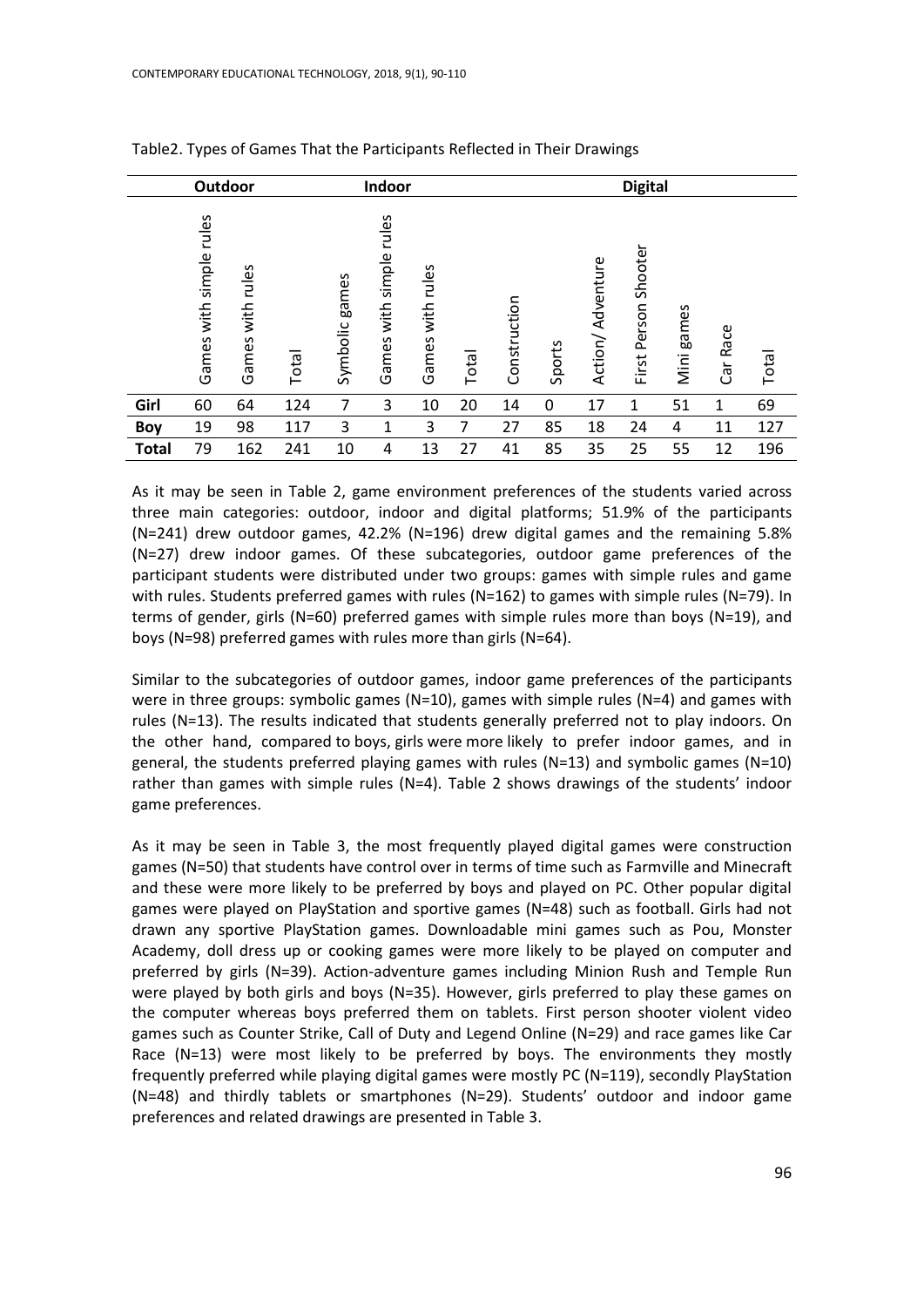|              |                            | Girl                                                                | Boy                                                                                              |  |  |
|--------------|----------------------------|---------------------------------------------------------------------|--------------------------------------------------------------------------------------------------|--|--|
|              | Games with simple<br>rules | Dodgeball fall                                                      | Hide-and-seek                                                                                    |  |  |
| Outdoor Game | Games with rules           | 突<br>Volleyball                                                     | haannoonna<br>Football                                                                           |  |  |
|              | Symbolic games             | G<br>Playing house                                                  |                                                                                                  |  |  |
|              | Games with simple<br>rules | XOX                                                                 | Nevert<br><b>Kimarde</b><br>Ne gun<br>$\mu_{\rm in-shell}$<br>ó.<br>Newcycle Kongrey<br>Mad libs |  |  |
| Indoor Game  | Games with rules           | $\odot$<br>$M_{\odot}$<br>er (de:<br>f<br>园<br>k<br>固<br><b>UNO</b> | Chess                                                                                            |  |  |

Table 3. Students' Indoor and Outdoor Game Preferences and Related Drawings

As shown in Table 3, games such as Dodgeball Fall, Hide and Seek were under the subcategory "games with simple rules" whereas games such as volleyball and football were subcategorized as "games with rules". No symbolic game was drawn under the category of outdoor games. In the subcategories of indoor games; symbolic games included role-playing games such as playing house or playing doctor. Games with simple rules included mad libs and XOX and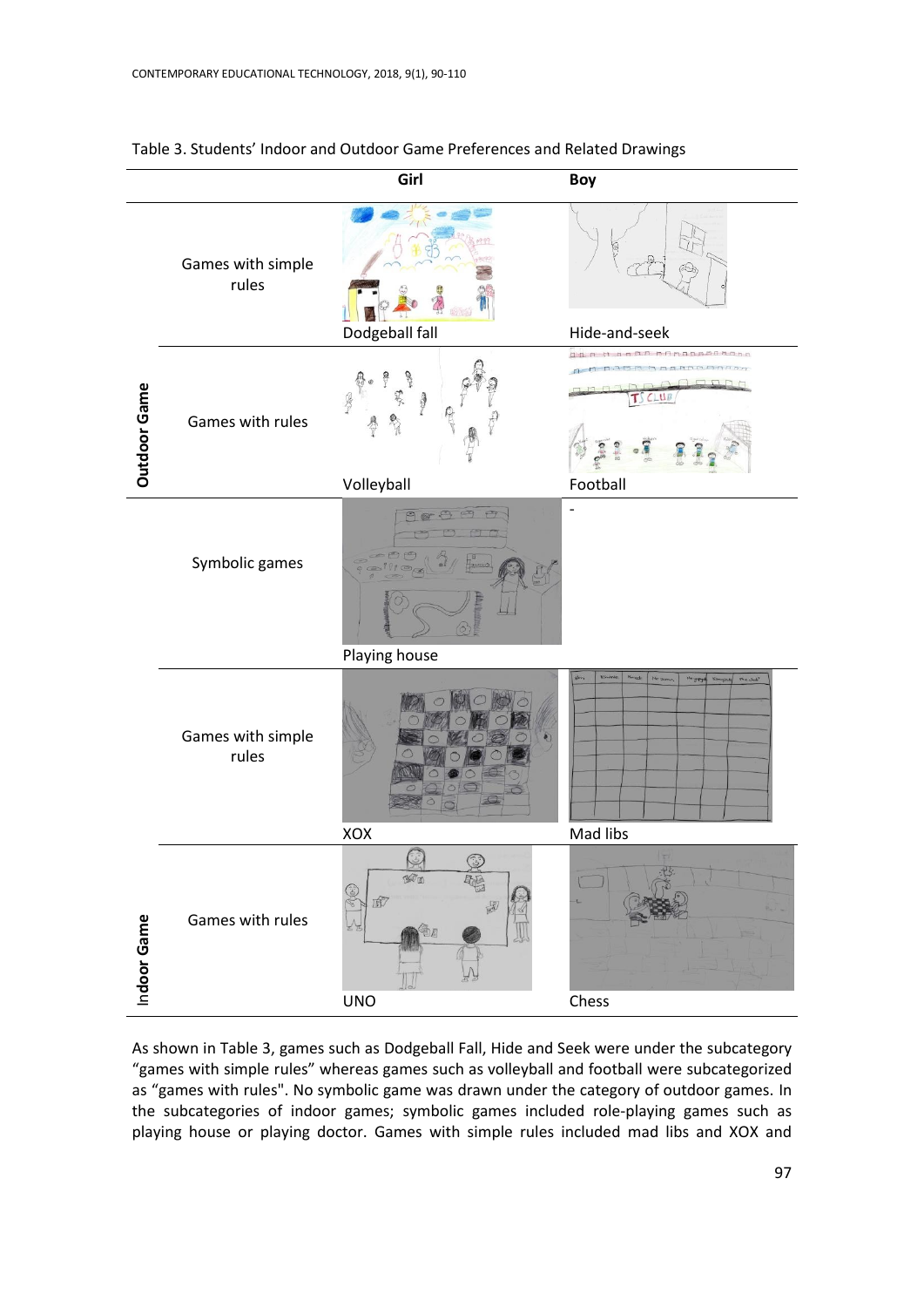games with rules included table games such as chess, Monopoly, sudoku and UNO. The digital game preferences of the students are summarized in Table 4.

Table 4. Subcategories of Students' Digital Platform Game Preferences and Their Related Drawings

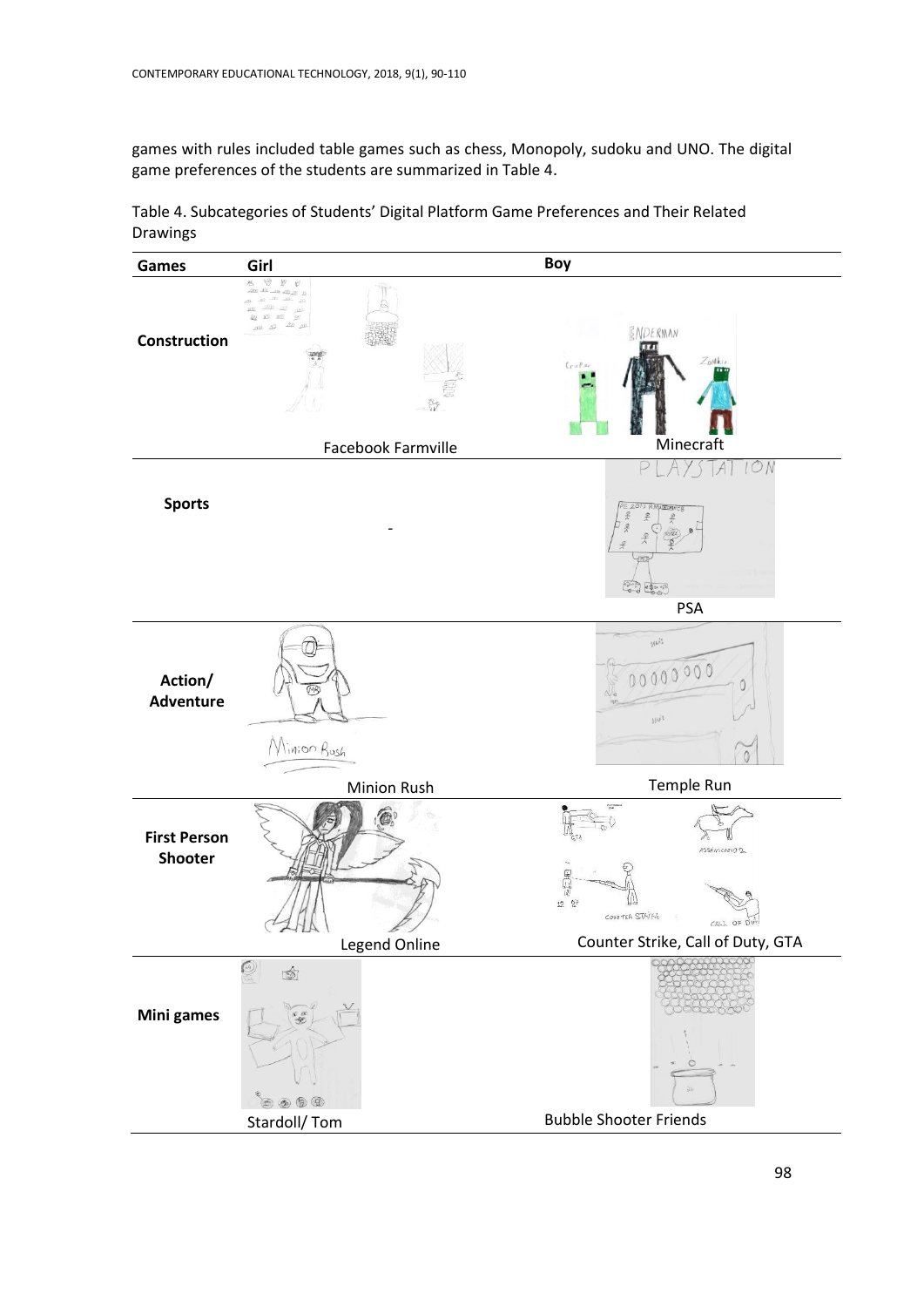|                 |               | $\sigma$<br>$\equiv$                                                                  |
|-----------------|---------------|---------------------------------------------------------------------------------------|
| <b>Car Race</b> | $\rightarrow$ | $= \overline{L_{\text{max}}}$<br>区<br>$R_{\text{max}}$<br>$\sim$ $\sim$ $\sim$ $\sim$ |
|                 | Car Race      | Car Race                                                                              |

According to Table 4, it was seen that the games the participants played in the digital environment included construction games such as Facebook Farmville and Minecraft, sports games on PlayStation, action/adventure games such as Minion Rush and Temple Run, first person shooter games such as Legend Online and GTA, mini games such as Tom, Bubble Shooter Friends, or Car Race.

## **Findings Regarding the Variables Affecting Students' Game Preferences**

The findings of the CHAID analysis on the effects of various variables such as gender, availability of Internet connection, grade in school, education levels of parents on students' game preferences are presented in Figure 6.



Figure 6. CHAID Decision Tree Regarding Game Environments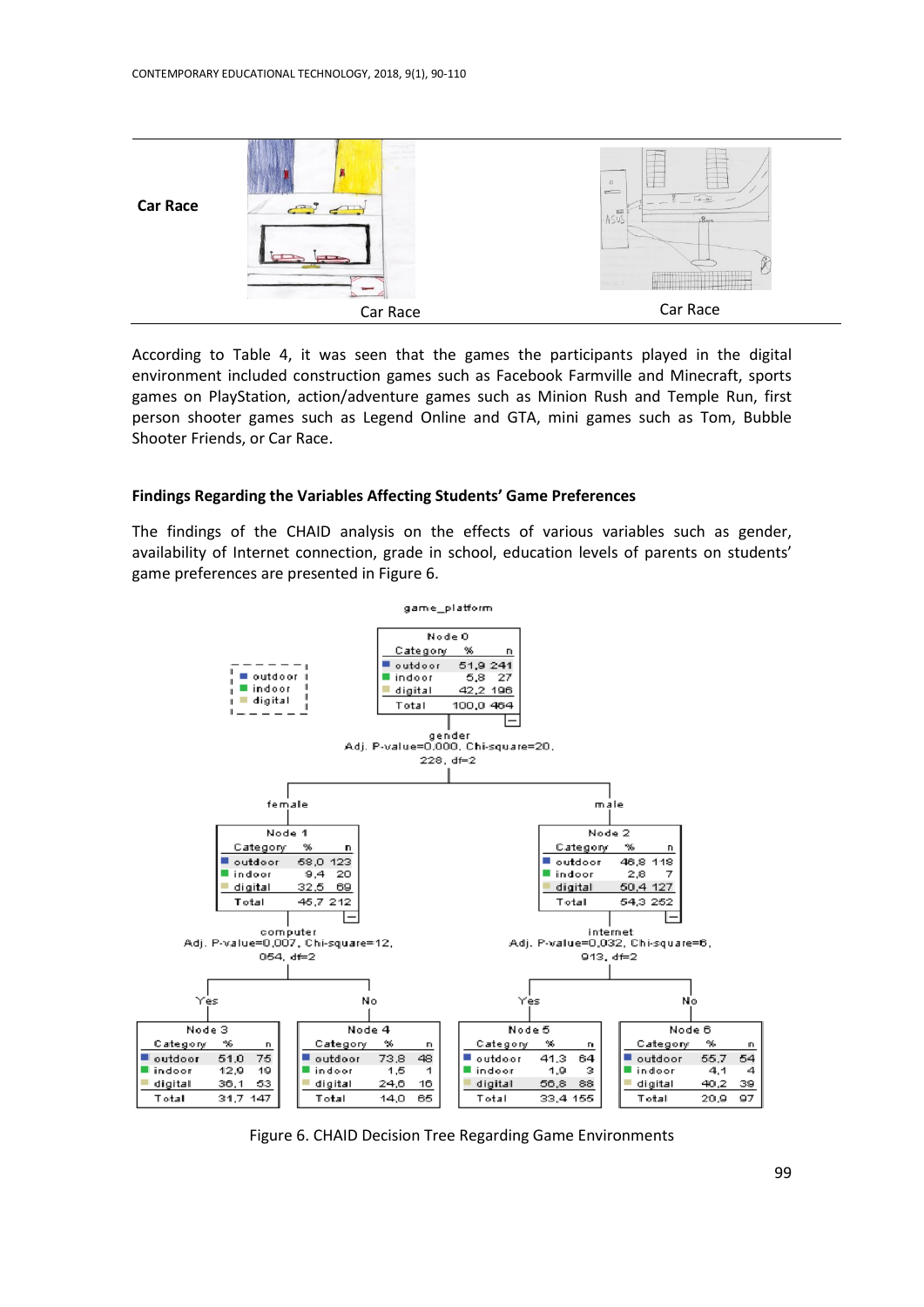Gender was found to be the best predictor variable in terms of predicting students' game zone preferences (*χ2* (2, 464) =20.228, *p*<.05). While 58% of the girls preferred playing outdoors, %9.4 preferred playing indoors and the remaining 32.5% preferred digital platforms for playing games. As for boys, 46.8% preferred playing outdoors, only 2.8% of them preferred indoors while 50.4% preferred digital platforms for playing games. These results indicate that both girls and boys disfavored playing indoors. Additionally, girls were more likely to prefer outdoors while boys mostly preferred digital platforms for playing.

Predictor variables other than gender that predicted students' game zones included having a PC at home for girls, while for boys, these included having an available Internet connection at home. Having a computer at home or not had a statistically significant effect on girls' game zone preferences  $(\chi^2_{(2, 212)}$  =12.054,  $p<0.05$ ). For girls who had computers at home (n=147), 51% preferred playing outdoors, 12.9% prefer playing indoors and 36% preferred digital games. Among the girls with computers at home, the majority still preferred playing outdoors to playing on a computer. Girls were less likely to prefer digital platforms as a game zone.

Among girls who did not have a computer at home (n=65), 73.8% preferred playing outdoors, 24.6% preferred digital platforms and the remaining 1.5% preferred playing indoors. These percentages indicated that girls who did not have computers at home were more likely to prefer playing outdoors.

Internet was found to have no significant effect on game zone preferences of girls while it significantly affected boys' game zone preferences  $(\chi^2_{(2, 212)} = 6.13, p<.05)$ . When we look at the percentage distribution of male students who had an available Internet connection (n=155), 41.3% played outdoors, 1.9% preferred indoors and 56.8% preferred digital platforms. This distribution indicates that majority of the boys who had Internet connection were most likely to prefer digital platforms as playing zones.

For boys who did not have an available Internet connection (n=97), 55.7% preferred playing outdoors, 4.1% preferred indoors and 40.2% preferred digital games. In other words, boys who had Internet connection were more likely to prefer playing digital games. On the other hand, having a computer or not did not affect boys' game zone preferences.

Students' grades in school and education levels of their parents were not found to have a significant effect on their game zone preferences. In other words, these variables did not predict students' choice places for playing games.

# **Discussion and Recommendations**

100 This study is one of the limited number of studies which have been conducted with the aim of determining the game playing preferences of students in Turkey, not only in digital but also in traditional settings. Rapidly increasing prevalence of digital games brought into attention the usage of the motivating nature of this inevitable culture for education purposes. If the gamerelated preferences of children are understood, the motivation factors of games may also be used in the education system. This way, both interesting and more lasting learning settings may be created. A limited number of studies in the literature reported that, in online-only games on a digital environment in general, the age groups of concern are older than 12 years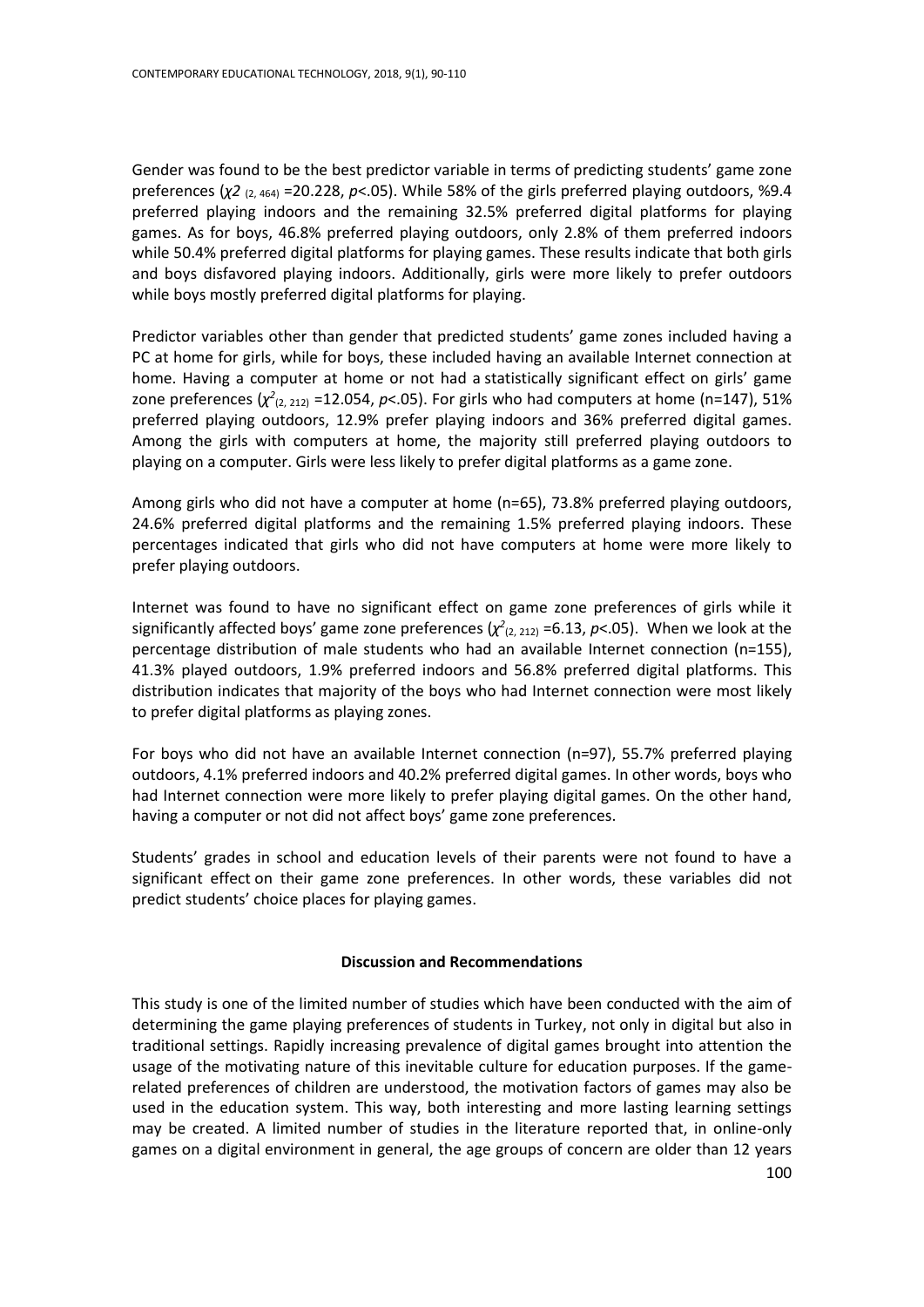and children are not usually included in such studies. This study aimed to reveal whether the gaming preferences of middle school students differed in terms of setting, gender, class level, socioeconomic level of the family, and whether they had computers or Internet access.

There are several studies that have shown that children's game choices are affected by different variables (Kinzie & Joseph, 2008; Kuhaneck, Spitzer & Miller, 2010). Some of these studies found that game preferences of children vary across age and across newly developed skills (Christoph, Dorothée, Peter, 2009; Marouf, Che-Ani & Tawil, 2015; Quaiser-Pohl, Geiser, Lehmann, 2006). Another variable that affects game preferences of children is gender, although the underlying reasons cannot be explained clearly (Inal & Cagiltay, 2005; Miller & Kuhaneck, 2008). This study identified gender as the best predictor variable in terms of students' game preferences. Although the content of preferred games changes over time, gender remains constant as a variable affecting game preference (Case-Smith & Miller Kuhaneck, 2008; Miller & Kuhaneck, 2008).

Girls tend to prefer playing outdoors while boys prefer playing digital games. Compatibly, Pala and Erdem (2011) found a significant relationship between gender and game preferences of children in their study which focused on digital game preferences of students. In general, boys tend to play digital games for entertainment and relaxation while girls are more likely to play digital games for educational purposes (Bonnano & Kommers, 2008; Erboy & Vural, 2010). While female students mostly like to play games that have rules played outside like volleyball, male students mostly prefer playing sports games like football games played on a PlayStation or a computer. It is noticeable that the type of games female students mostly preferred in the digital environment were mini games such as cake baking or doll dressing, while sports games were not drawn by any female students. The findings in this study were in agreement with those in the literature that girls like to play non-violent package games such as puzzles, make up games while boys prefer games that contain action and adventure, and sports games that sometimes contain violence (Benenson, 1993; Buchman & Funk, 1996; Hartmann & Klimmt, 2006; Inal & Cagiltay, 2005; Karakus, Inal & Cagiltay, 2008; Karakus, Lucas & Sherry, 2004; Klawe et al., 2002; Pellegrini, 1992; Romrell, 2013; von Salisch, Oppl & Kristen, 2006).

This study found gender being insignificant in terms of affecting digital game preferences of the students. According to the analysis of the participant drawings in the context of this study, it was seen that the least frequently drawn games were indoor games by both girls and boys. Although parents would like their children to prefer outdoor games, they are aware of the fact that technology is very appealing to them (Downey, Hayes & Brian, 2004). In recent years, rapid developments in technology have led to an increase in the number of digital games in the market and caused a shift in children's game preferences from outdoors to digital platforms (Van Rheenen, 2012). With the rise in popularity of digital games, children's interest in indoor games and sedentary games of the past have diminished (Downey, Hayes & Brian, 2004; Serbin, Bohlin & Berlin, 1999; Van Rheenen, 2012).

Another important finding of the study is that, predictor variables for students were found to be "having a computer" for girls and "having an available Internet connection" for boys. Among a variety of digital platforms, computers were found to be [the first coming to students'](http://tureng.com/tr/turkce-ingilizce/the%20first%20thing%20coming%20to%20mind)  [minds](http://tureng.com/tr/turkce-ingilizce/the%20first%20thing%20coming%20to%20mind) followed by PlayStation, tablets and smartphones. Some studies showed that having a PC increases the average time spent playing games and has effects on game preferences (Inal & Cagiltay, 2005; Onay, Tufekci & Cagiltay, 2005; Sherry, Holmstrom, Binns, Greenberg & Lachlan, 2003). In line with the mentioned studies, this study found that "having a computer"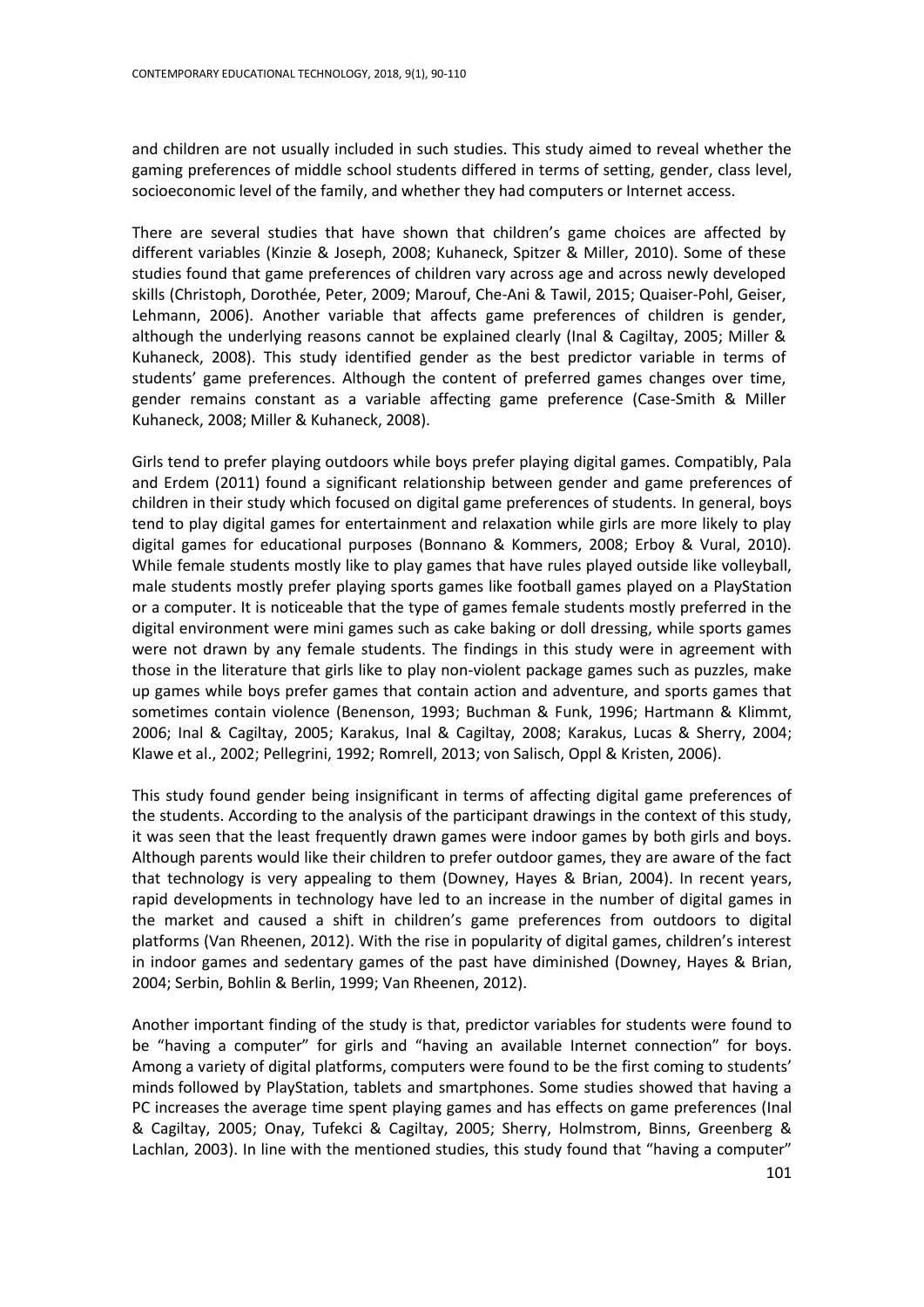is a significant factor affecting especially girls' game preferences. Participant girls were divided into two groups based on whether they had a computer. Both groups' first choice was playing outdoors; however, girls who did not have a computer preferred to play outdoors in a greater proportion. It may be argued that passing times shifted the game preferences of male students into the digital environment.

The most important factor affecting boys' game preferences was "having an Internet connection". Boys who had Internet connection available at home tended to show more interest in digital platforms in comparison to other playing zones. It could be stated that having an Internet connection is the reason that boys spend less time playing outdoors. Having a computer had no effect on boys' game zone preferences. Accordingly, a study conducted by Tufekci (2007) revealed that having a personal computer at home does not have a significant influence on boys' playing digital games. In other words, having a computer at home does not determine boys' computer use for playing games. Only the availability of an Internet connection affects boys' game zone preference. Therefore, all Internet connectable devices (tablet, smartphone etc.) had an influence on boys' game preferences. However, having Internet access did not affect girls' game preferences.

One of the important findings of this study is that, education levels of parents were not found to be a predictor variable for students' game preferences. There is a very limited body of literature available examining the relationship between these two variables (namely "education levels of parents" and "game preferences of children"). In general, it could be stated that parents do not provide guidance regarding game preferences and the decision (game choice) belongs to children. Additionally, it is known that sociocultural and physical environments can impact children's game preferences (Inal & Cagiltay, 2006).

In this study, it was seen that, there was no significant relationship between grade in school and game preference. In the literature, there are studies indicating that higher levels of education lead to playing less educational games (Buchman & Funk, 1996); there is no significant difference in game preference according to age among women (Marshall & Foran, 2008); there is no significant relationship between grade in school and game preference (Pala & Erdem, 2011), and game preferences among children at ages of 8-9 and 13-16 differentiate (Sherry, Desouza, Greenberg & Lachlan, 2003). It is thought that differentiation did not exist in this study since the age range of the group of students was quite narrow.

"No proposed research project is without limitations" (Marshall & Rossman, 1999). This study also has some limitations in a certain context in order to reveal the variables affecting students' game preferences. Further studies may be carried out in terms of the properties of the games, reflection of the games in students' real lives.

This study has three important recommendations. The first one of these is consideration of structural characteristics of girls while developing digital games for educational purposes and such games should be downloadable and playable for computers or portable devices. It is recommended to develop more dynamic MMORPG-like games with risks for male students based on their developmental characteristics at certain ages. This is because these students will not be adequately interested in and attentive for traditional educational digital games due to the dynamism and excitement of the preadolescent or adolescent periods. It is recommended to adapt the rules or actions in especially sports games they play on PlayStation into educational software using various technologies.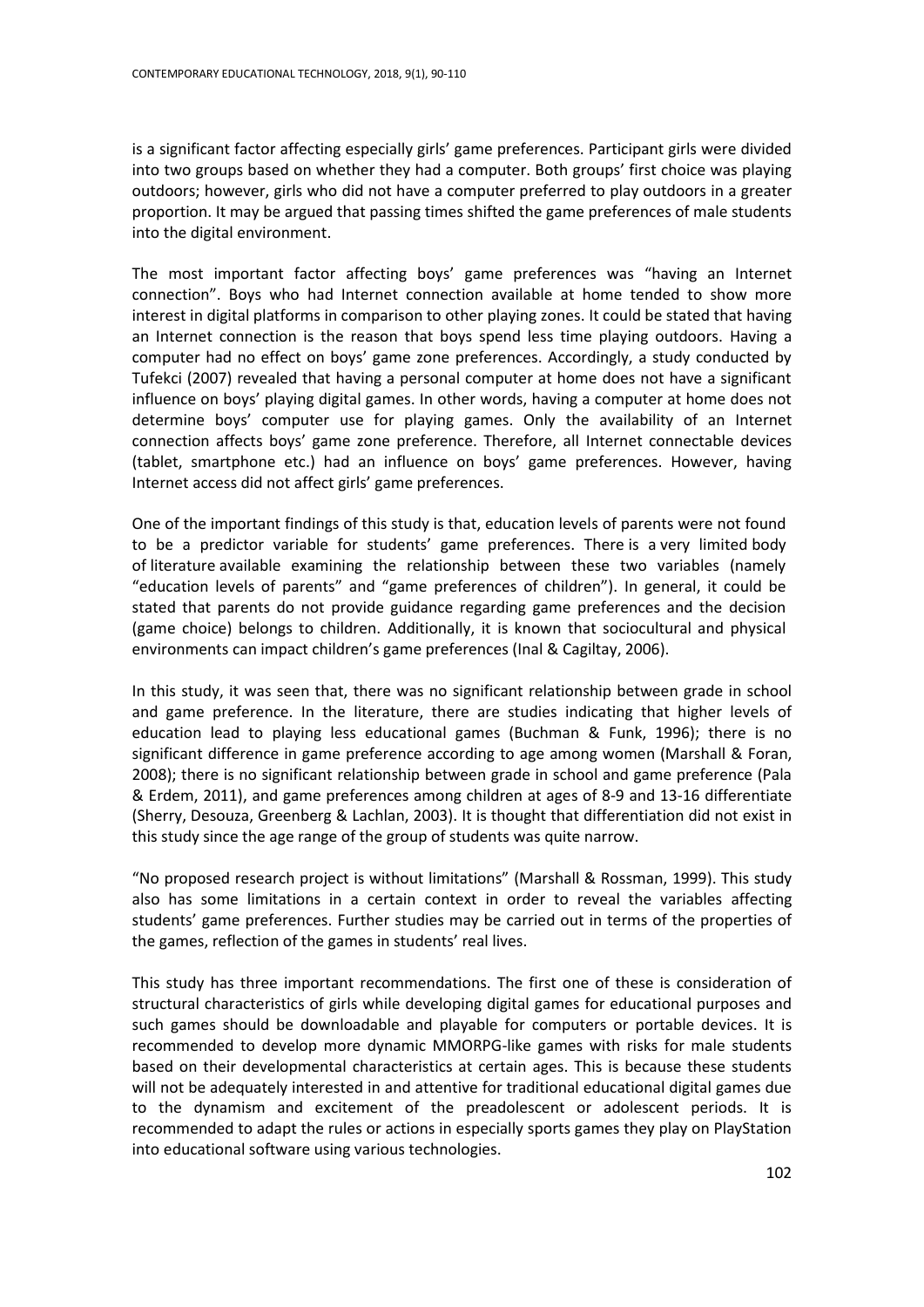As a result of the study, it was found that female middle school students preferred outdoor games, while male students preferred entertainment-oriented digital games. Therefore, another recommendation of this study is to use gamification settings where game elements (i.e. video games) are integrated into classroom environments more and consider the types of games provided in the results of this study in the process. Additionally, it is believed that the results of this study may have a leading position for future studies in the field of gamification in terms of revealing the games frequently played by students.

It is considered that the study may contribute to the field also in terms of investigating factors that affect game preferences with a different analysis approach using CHAID analysis. It is recommended for researchers to investigate the effects of traditional games on the digital games students prefer to play. It was observed in the analyses of this study that the drawings of the students differed based on types of games they represented. It is believed that, if researchers in the field work on this topic in an interdisciplinary approach, this will contribute to the field.

## **References**

- Agaoglu, O. & Metin, N. (2015). A survey study on the  $4<sup>th</sup>$ -8<sup>th</sup> graders in the science and arts centers who play violent PC games comparing to their school only peer group. *Journal of Gifted Education Research, 3*(2), 11-25.
- Akpinar, Y. (1999). *Bilgisayar destekli ogretim ve uygulamalar*. Ankara: Ani.
- Amory, A., Naicker, K., Vincent, J. & Adams, C. (1999). The use of computer games as an educational tool: Identification of appropriate game types and game elements. *British Journal of Educational Technology, 30*(4), 311-321.
- Amory, A. & Seagram, R. (2003). Educational game models: Conceptualization and evaluation: The practice of higher education. *South African Journal of Higher Education, 17*(2), 206.
- Anderson, C. A., Shibuya, A., Ihori, N., Swing, E. L., Bushman, B. J., Sakamoto, A., Rothstein, H. R. & Saleem, M. (2010). Violent video game effects on aggression, empathy, and prosocial behavior in eastern and western countries: A meta-analytic review. *Psychological Bulletin*, *136*(2), 151.
- Anderson, C. A. & Dill, K. E. (2000). Video games and aggressive thoughts, feelings, and behavior in the laboratory and life. *Journal of Personality and Social Psychology, 78*(4), 772-790.
- Arabul Yayla, H. (2015). *A prototype suggestion including a game based environment to support the language education of children with down syndrome* (Unpublished master's thesis). Bahcesehir University, Istanbul.
- Asimoglu, S. (2012). *Concept of game in pre-school education with creative drama and orff approach* (Unpublished master's thesis). Istanbul Technical University, Istanbul.
- Aydogdu, M. & Kesercioglu, T. (2005). *Ilkogretimde fen ve teknoloji ogretimi*. Ankara: Ani.
- Bahar, M., Nartgun, Z., Durmus, S. & Bicak, B. (2006). Geleneksel ve alternatif olcme ve degerlendirme ogretmen el kitabi. Ankara: PegemA.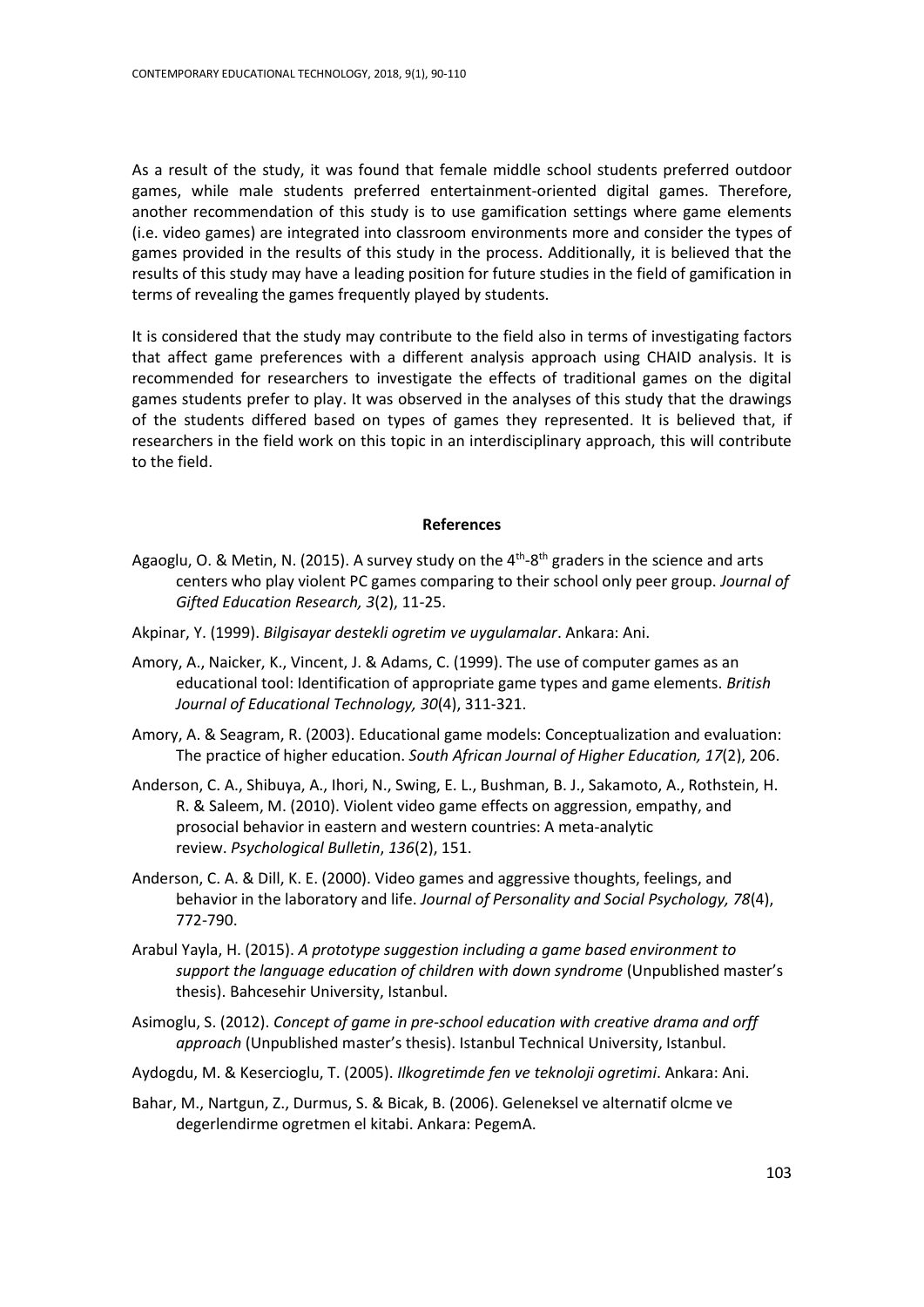- Bakar, A., Tuzun, H. & Cagiltay, K. (2008). Students' opinions of educational computer game utilization: A social studies course case. *Hacettepe University Journal of Education, 35*, 27-37.
- Barnes, P. (2004). *Personal, social and emotional development of children*. Oxford: Blackwell.
- Batdi, V. (2017). The effect of edutainment applications upon academic achievement: A metaanalytic study. *GUJGEF, 37*(1), 47-62.
- Bayirtepe, E. & Tuzun, H. (2007). The effects of game-based learning environments on students' achievement and self-efficacy in a computer course. *Hacettepe University Journal of Education, 33,* 41-54.
- Benenson, J. F. (1993). Greater preference among females than males for dyadic interaction in early childhood. *Child Development, 64*(2), 544-555.
- Birsen, P. (2017). *Effect of gamified game-based learning on l2 vocabulary retention by young learners.* (Unpublished master's thesis). Bahcesehir University, Istanbul.
- Bonanno, P. & Kommers, P. A. M. (2008). Exploring the influence of gender and gaming competence on attitudes towards using instructional games. *British Journal of Educational Technology, 39*(1), 97-109. doi: 10.1111/j.1467-8535.2007.00732.x
- Bottino, R. M, Ferlino, L., Ott, M. & Travella, M. (2006). Developing strategic and reasoning abilities with computer games at primary school level. *Computers & Education, 49*(4), 1272-1286.
- Bozkurt, A. & Genc Kumtepe, E. (2014, February). Gamification, game philosophy and education: Gamification. Academic Information'14- XVI. Academic Information Conference Proceeding (147-156). Mersin University.
- Buchman, D. D. & Funk, J. B. (1996). Video and computer games in the, 90s: Children time commitment & game preferences. *Children Today, 24*(1), 12.
- Caldera, Y. M., Huston, A. C. & O'Brien, M. (1989). Social interactions and play pattern of parents and toddlers with feminine, masculine, and neutral toys. *Child Development, 60*(1), 70-76.
- Case-Smith, J. & Miller Kuhaneck, H. (2008). Play preferences of typically developing children and children with developmental delays between the ages 3 and 7 years. *Occupational Therapy Faculty Publications, 28*(1), 19-29. doi: 10.3928/15394492-20080101-01.
- Cherney, İ. D. & London, K. (2006). Gender-linked differences in the toys, television shows, computer games, and outdoor activities of 5- to 13-year-old children. *Sex Roles, 54*(9- 10), 717-726. doi.10.1007/s11199-006-9037-8.
- Christakis, D. A., Ebel, B. E., Rivara, F. P. & Zimmerman, F. J. (2004). Television, video, and computer game usage in children under 11 years of age. *J Pediatr, 145*(5), 652-659.
- Christoph, K., Dorothée, H. & Peter, V. (2009). The video game experience as "true" identification: A theory of enjoyable alterations of players' self-perception. *Communication Theory, 19*(4), 351-373.
- Clements, R. (2004). An investigation of the status of outdoor play. *Contemporary İssues in Early Childhood*, *5*(1), 68-80.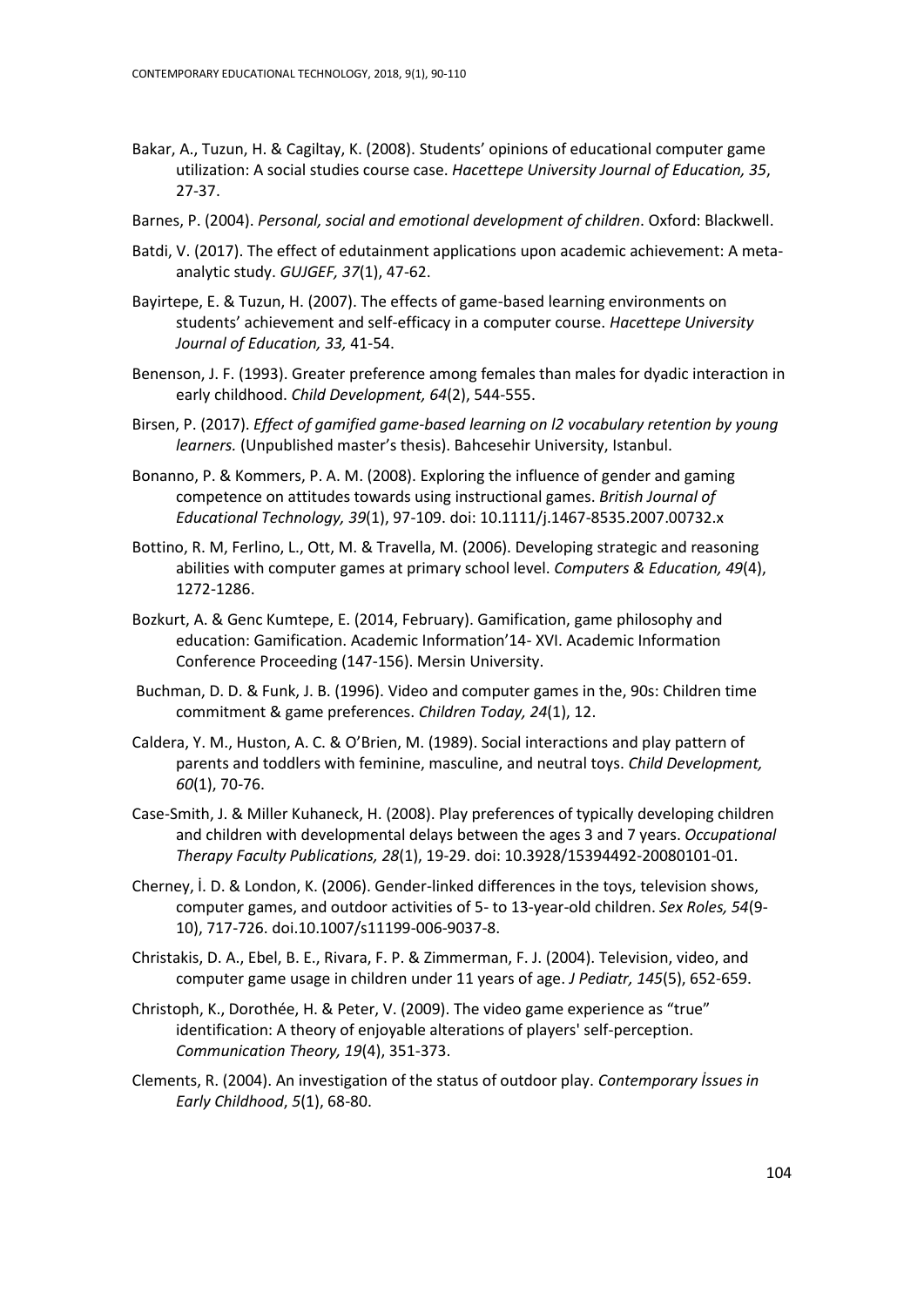- Csikszentmihalyi, M. (1991). *Flow: The psychology of optimal experience*. New York: Harper Perennial.
- Cohen, L., Manion, L. & Morrison, K. (2007). *Research methods in education*. London: Routledge.
- Caglar, S. & Arkun Kocadere, S. (2015). Gamification in online learning environments. *The Journal of Educational Sciences and Practice, 14*(27), 83-102.
- Cankaya, S. (2007). The effects of computer games developed about ratio and proportion topic on students' thoughts about mathematics course and educational computer games (Unpublished master's thesis). Balikesir University, Balikesir.
- Cankaya, S. & Karamete, A. (2008). The effects of educational computer games on students' attitudes towards mathematics course and educational computer games. *Mersin University Journal of the Faculty of Education, 4*(2), 115-127.
- Catak, G. (2011). Designing as playing: Digital design games. *Sigma, 3*, 385-391.
- Demirel, O., Seferoglu, S. & Yagci, E. (2003). *Ogretim teknolojileri ve materyal gelistirme* (4th Ed.). Ankara: PegemA.
- Deterding, S., Dixon, D., Khaled, R. & Nacke, L. (2011). From game design elements to gamefulness: Defining gamification. *Paper presented at the 15th İnternational Academic MindTrek Conference: Envisioning Future Media Environments*, Tampere, Finland.
- Dickey, M. D. (2007). Game design and learning: a conjectural analysis of how massively multiple online role-playing games (MMORPGs) foster instrinsic motivation. *Education Technology Research Development, 55*(3), 253-273.
- Domínguez, A., Saenz-de-Navarrete, J., De-Marcos, L., Fernández-Sanz, L., Pagés, C. & Martínez-Herráiz, J. J. (2013). Gamifying learning experiences: Practical implications and outcomes. *Computers & Education, 63,* 380-392.
- Downey, S., Hayes, N. & Brian, O. (2004). Play and technology for children aged 4-12. Techical report. Centre for Social and Educational Research, Dublin İnstitute of Technology.
- Ehrlén, K. (2009). Drawings as representations of children's conceptions. *International Journal of Science Education, 31*(1), 41-57.
- Erboy, E. & Vural, R. A. (2010). The factors which effect on computer game addiction of  $4<sup>th</sup>$  and 5 th grade primary students. *Journal of Ege Education, 11*(1), 39-58.
- Esen, M. A. (2008). The instructional importance of traditional child's plays and almost forgotten akhiska child's plays. *Uludag University, Journal of Educational Faculty*, *21*(2), 357- 367.
- Fein, G. G. (1981). Pretend play in childhood an integrative review. *Child Development, 52*, 1095-1118.
- Fis Erumit, S. (2016). *Using gamification approaches in education: A design based research* (Unpublished doctoral dissertation). Ataturk University, Erzurum, Turkey.
- Fromme, J. (2003). Computer games as a part of children's culture, game studies. *The İnternational Journal of Computer Game Research, 3*(1). Retrieved on 21 November 2017 from http://www.gamestudies.org/0301/fromme/.
- Funk, J. B. (1993). Reevaluating the impact of video games. *Clinical Pediatrics, 32*(2), 86-90.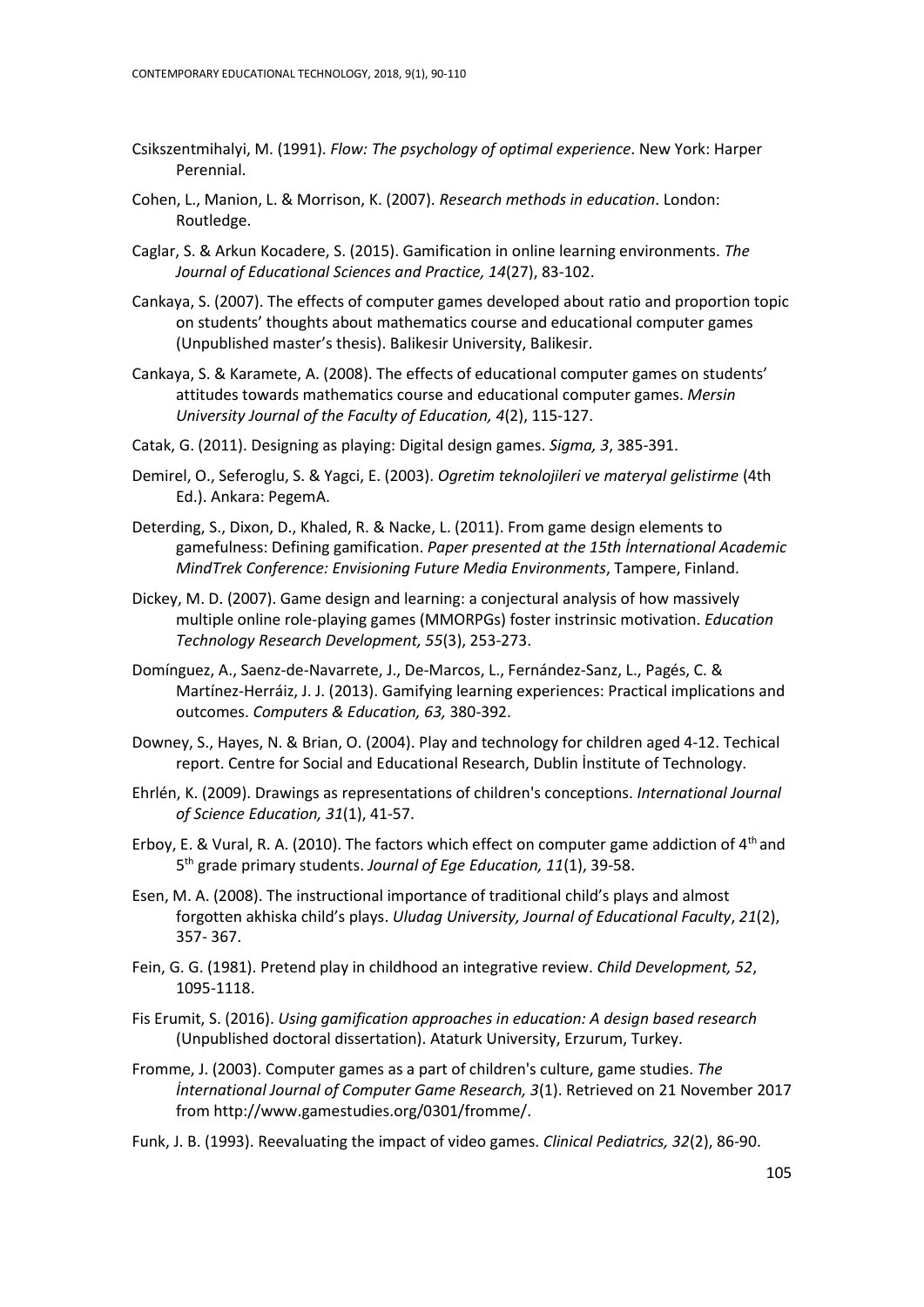- Garris, R., Ahlers, R. & Driskel, L. J. E. (2002). Games, motivations and learning: A research and practice model. *Simulation & Gaming, 33*(4), 441-467.
- Gentile, D. A., Lynch, P. L., Linder, J. R. & Walsh, D. A. (2004). The effects of violent video game habits on adolescent hostility, aggressive behaviors, and school performance. *Journal of Adolescence, 27*(1), 5-22.
- Goldstein, J. (2012). *Play in children's development, health and well-being. Toy İndustries of Europe*. Retrieved on 12 March 2015 from<http://www.ornes.nl/wpcontent/uploads/> 2010/08/Play-in-children-s-development-health-and-well-being-feb- 2012.pdf.
- Gunes, F. (2015). Game-based learning approach. *Turkish Studies, 10*(11), 773-786.
- Hacisalihoglu Karadeniz, M. (2017). A general review of acquisitions and problems in the process of adapting and applying traditional children's games into maths. *Kastamonu Education Journal, 25*(6), 2245-2262.
- Hamalainen, R. (2008). Designing and evaluating collaboration in a virtual game environment for vocational learning. *Computers & Education, 50*(1), 98-109.
- Harman, G. (2012). Investigation of primary school 8<sup>th</sup> grade students' knowledge about mitosis by drawing method. *Journal of Research in Education and Teaching, 1*(2), 295- 304.
- Hartmann, T. & Klimmt, C. (2006). Gender and computer games: Exploring females' dislikes. *Journal of Computer‐Mediated Communication*, *11*(4), 910-931.
- Horner, S. B., Fireman, G. D. & Wang, E. W. (2010). The relation of student behavior, peer status, race and gender to decisions about school discipline using CHAİD decision trees and regression modeling. *Journal of School Psychology, 48*(2), 135-161.
- Huizenga, J., Admiraal, W., Akkerman, S. & Dam, G. (2009). Mobile game-based learning in secondary education: engagement, motivation and learning in a mobile city game*. Journal of Computer Assisted Learning, 25*(4), 332-344.
- Huizinga, J. (2017). *Homo ludens: Oyunun toplumsal islevi uzerine bir deneme* (6. basim, Cev. M. A. Kilicbay). İstanbul: Ayrinti.
- Inal, Y. & Cagiltay, K. (2006). Turkish female students' attitudes toward Internet, computers and game play from the view of cultural perspectives. *Technology and Teacher Education Annual, 3*, 16-21.
- Inal, Y. & Cagiltay, K. (2005). Turkish elementary school students' computer game play characteristics. *BİLTEK 2005 International Cognition Congress*, Eskisehir, Turkey.
- Iwata, T., Yamabe, T., Polojarvi, M. & Nakajima, T. (2010, January). Traditional games meet ICT: A case study on go game augmentation. *Proceedings of the Fourth İnternational Conference on Tangible and Embedded Interaction*. Cambridge, Massachusetts, USA
- Jenvey, V. B. & Jenvey, H. L. (2002). Criteria used to categorize children's play: Preliminary findings. *Social Behavior and Personality: An International Journal*, *30*(8), 733-740. doi: 10.2224/sbp.2002.30.8.733.
- Johnson, B. & Christensen, L. (2000). *Educational research quantitative and qualitative approaches*. Boston, MA: Allyn and Bacon.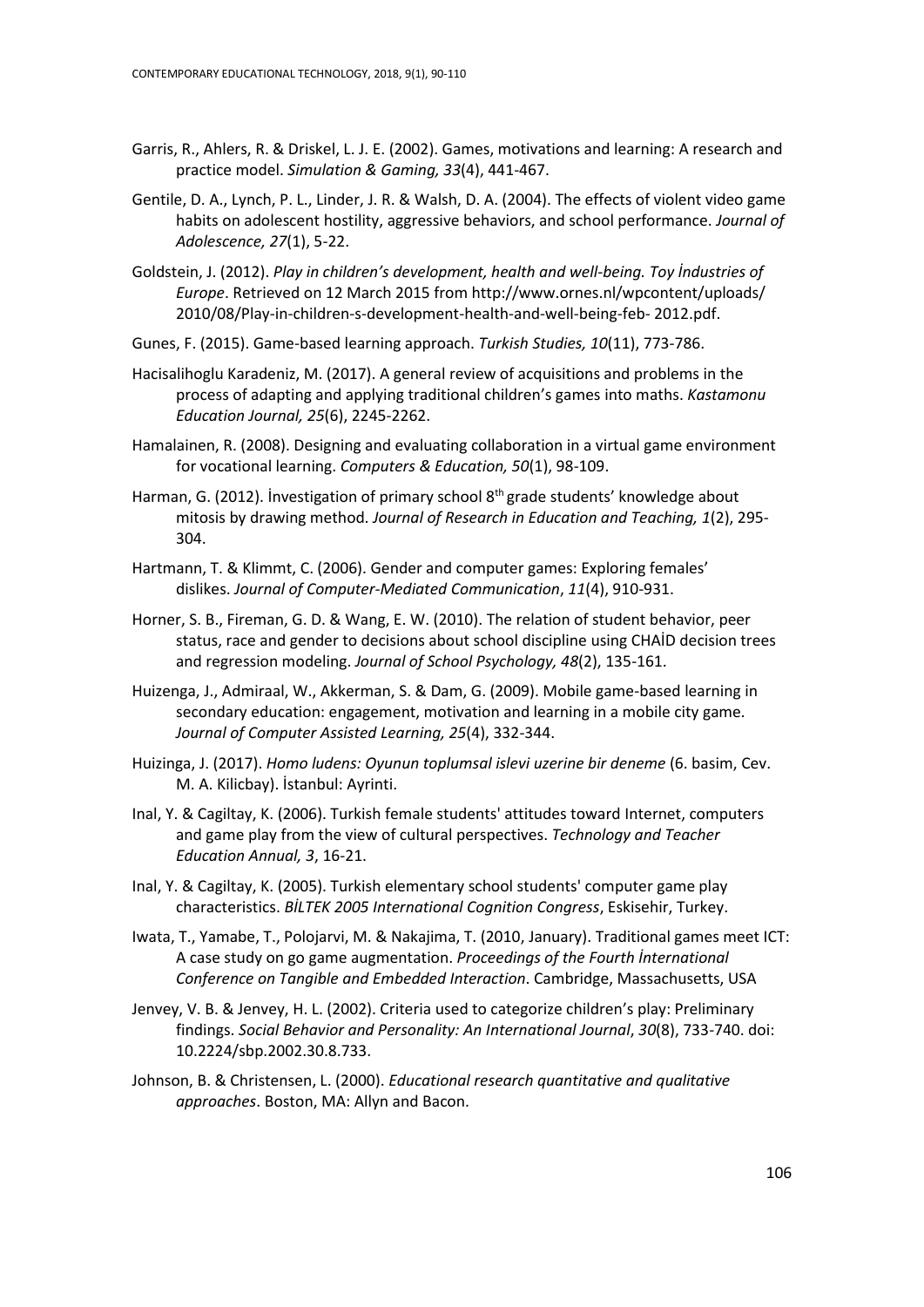- Karakus, T., Inal Y. & Cagiltay, K. (2008). A descriptive study of Turkish high school students' gameplaying characteristics and their considerations concerning the effects of games. *Computers in Human Behavior*, *24*(6), 2520-2529. doi: 10.1016/j.chb.2008.03.011.
- Karamustafaoglu, O. & Kaya, M. (2017). Teaching the subject of 'reflection and mirrors' with educational games: a case of reflective race. *Journal of Inquiry Based Activities, 3(*2), 41- 49.
- Karatas, E. (2014). Gamification in education: Research trends. *Ahi Evran University Journal of Kirsehir Education Faculty, 15*(2), 315-333.
- Karlsson, M. (2007). Teacher educators moving from learning the office package to learning about digital natives' use of İCT. In C. Montgomerie & J. Seale (Eds.), *Proceedings of ED-MEDIA 2007-World Conference on Educational Multimedia, Hypermedia & Telecommunication*s (pp. 100-107). Retrieved on 23 November 2017 fro[m https://www.](https://www/) learntechlib.org/p/25364/.
- Kass, G. V. (1980). An exploratory technique for investigating large quantities of categorical data. *Applied Statistic, 29(*2), 119-127. doi: 10.2307/2986296.
- Kearney, P. & Pivec, M. (2007). Recursive loops of game-based learning: a conceptual model. In C. Montgomerie & J. Seale (Eds.), *Proceedings of ED-MEDIA 2007-World Conference on Educational Multimedia, Hypermedia & Telecommunications* (pp. 2546-2553). Retrieved on 23 November 2017 from https://www.learntechlib.org/p/25731/.
- Kiili, K. (2005). Digital game-based learning: Towards an experiential gaming model. *The Internet and Higher Education*, *8*(1), 13-24.
- Kilmen, S. & Kosterelioglu, I. (2017). Examination of teachers' perceptions towards alternative assessment approaches with CHAİD analysis. *Elementary Education Online, 16*(1), 256- 273.
- Kinzie, M. B. & Joseph, D. R. D. (2008). Gender differences in game activity preferences of middle school children: implications for educational game design. *Educational Technology Research & Development, 56,* 643-663.
- Klawe, M. (2002). Girls, boys, and computers. *ACM SİGCSE Bulletin, 34*(2), 16-17.
- Korkusuz, M. E. & Karamete, A. (2013). Educational game development models. *Necatibey Faculty of Education Electronic Journal of Science and Mathematics Education, 7*(2), 78- 109.
- Kuhaneck, H. M., Spitzer, S. & Miller, E. (2010). *Activity analysis, creativity, and playfulness in pediatric occupational therapy: Making play just right.* Boston: Jones and Bartlett.
- Kula, A. & Erdem, M. (2005). The effect of educational computer games on the development of basic arithmetical operation skills. *Hacettepe University Journal of Education, 29,* 127- 136.
- Kurt, H., Ekici, G., Aktas, M. & Aksu, O. (2013). Determining biology student teachers' cognitive structure on the concept of "diffusion" through the free word-association test and the drawing-writing technique. *International Education Studies*, *6*(9), 187-206.
- Lenhart, A. (2015). Teens, social, media & technology overview. Retrieved on 12 March 2015 from: h[ttp://www.pewinternet.org/files/2015/04/Pİ\\_TeensandTech\\_Update2015\\_](http://www.pewinternet.org/files/2015/04/Pİ_TeensandTech_Update2015_) 0409151.pdf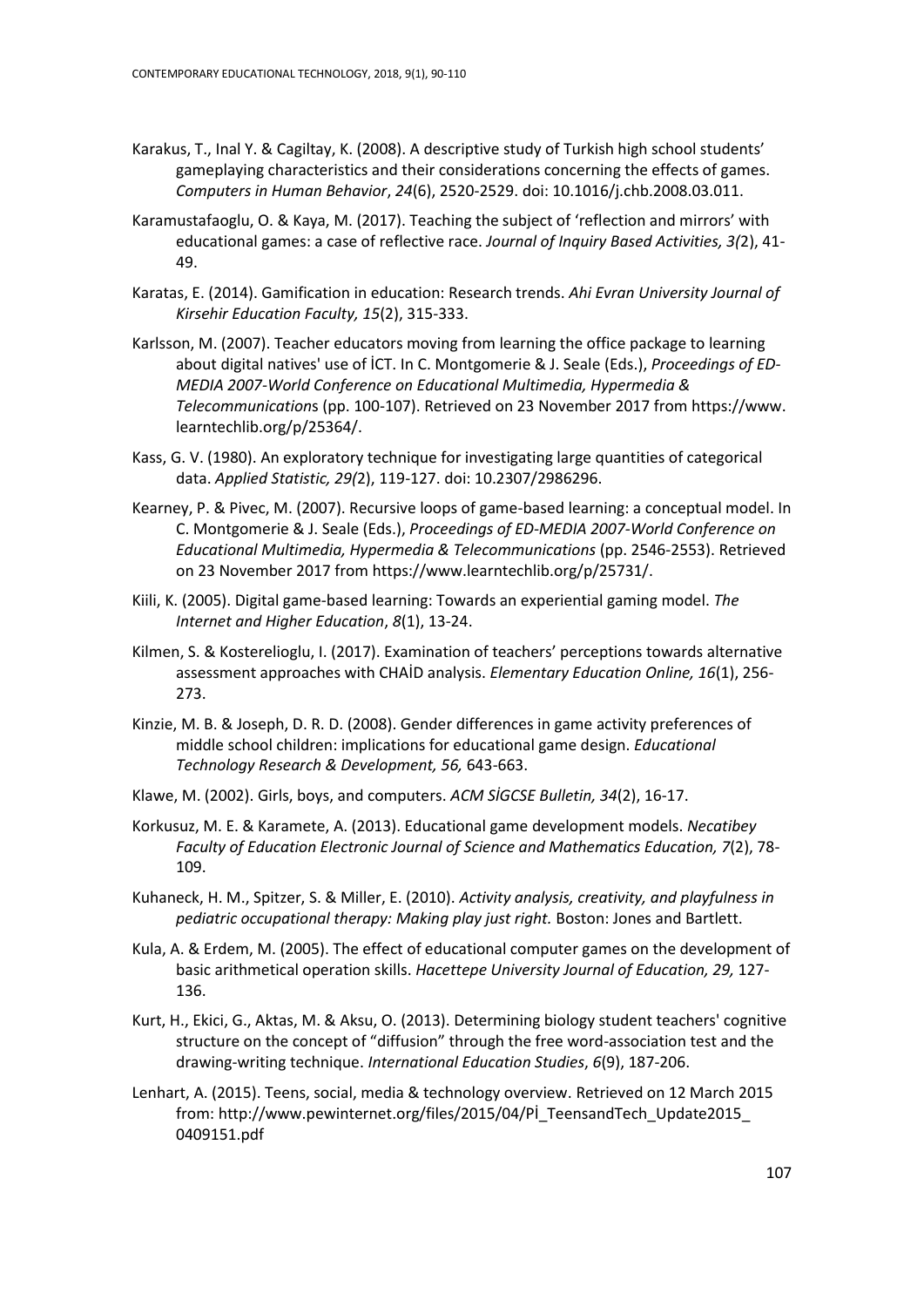- Lucas, K. & Sherry, J. L. (2004). Sex differences in video game play: A communication based explanation. *Communication Research, 31*(5), 499-523.
- Marouf, N., Che-Ani, A. İ. & Tawil, N. M. (2015). Examining physical activity and play behavior preferences between first graders and last graders in primary school children in Tehran. *Asian Social Science*, *12*(1), 17.
- Marshall, A. & Foran, J. (2008, December). Australian female gamers video game preferences. *Paper presented at the Australian & New Zealand Marketing Academy Conference* (pp. 1-3).
- McFarlane, A., Sparrowhawk, A. & Heald, Y. (2002). *Report on the educational use of games*. Cambridge: TEEM (Teachers Evaluating Educational Multimedia).
- McInnes, K. & Birdsey, N. (2013, July). Understanding play: The perceptions of children, adolescents, parents and teachers. In *2nd Global Conference: Making Sense of Play*. Oxford, UK. Retrieved on 12 March 2015 from<https://www.interdisciplinary.net/> probing-the-boundaries/wpcontent/uploads/2013/05/mcinnesplaypaper.pdf.
- McMillian, J. H. & Schumacher, S. (2001). *Research in education: A conceptual introduction.*  New York: Longman.
- Michael, J. & Gordon, S. (2004). *Data mining technique for marketing, sales and customer support* (2nd Ed.). New York: Wiley.
- Miller, E. & Kuhaneck, H. (2008). Children's perceptions of play experiences and the development of play preferences: a qualitative study. *American Journal of Occupational Therapy,* 62(4), 407-415.
- Nedim Bal, P. & Metan, H. (2016). The effect of computer addiction management psychotraining program on 9th grade students. *Abant Izzet Baysal University Journal of Faculty of Education*, *16*(1), 62-74.
- Neesen, K. (2008). *The online gaming preferences of pre-teen girls: exploring game preferences within the social context of an all-girls after school computer club* (Unpublished doctoral dissertation). The Faculty of the Curry School of Education University of Virginia, Virginia, USA.
- Onay, P., Tufekci, A. & Cagiltay, K. (2005). A Comparative study between METU and Gazi University students: Game playing characteristics and game preferences of university students. *Eurasian Journal of Educational Research, 19,* 6-76.
- Oxford (2016). Play. Retrieved on 28 January 2016 from: [http://www.oxforddictionaries.](http://www.oxforddictionaries/) com/definition/english/play
- Pala, F. K. & Erdem, M. (2011). A study on the relationships between digital game preference and game preference reason with gender, class level and learning styles. *Journal of Kirsehir Education Faculty*, *12*(2), 53-71.
- Parsons, A. (2011). *Young children and nature: Outdoor play and development, experiences fostering environmental consciousness, and the implications on playground design.* (Unpublished doctoral dissertation). Virginia Polytechnic Institute and State University, Virginia, Virginia, USA.
- Pellegrini, A. D. (1992). Preference for outdoor play during early adolescence. *Journal of Adolescence, 15,* 241-254.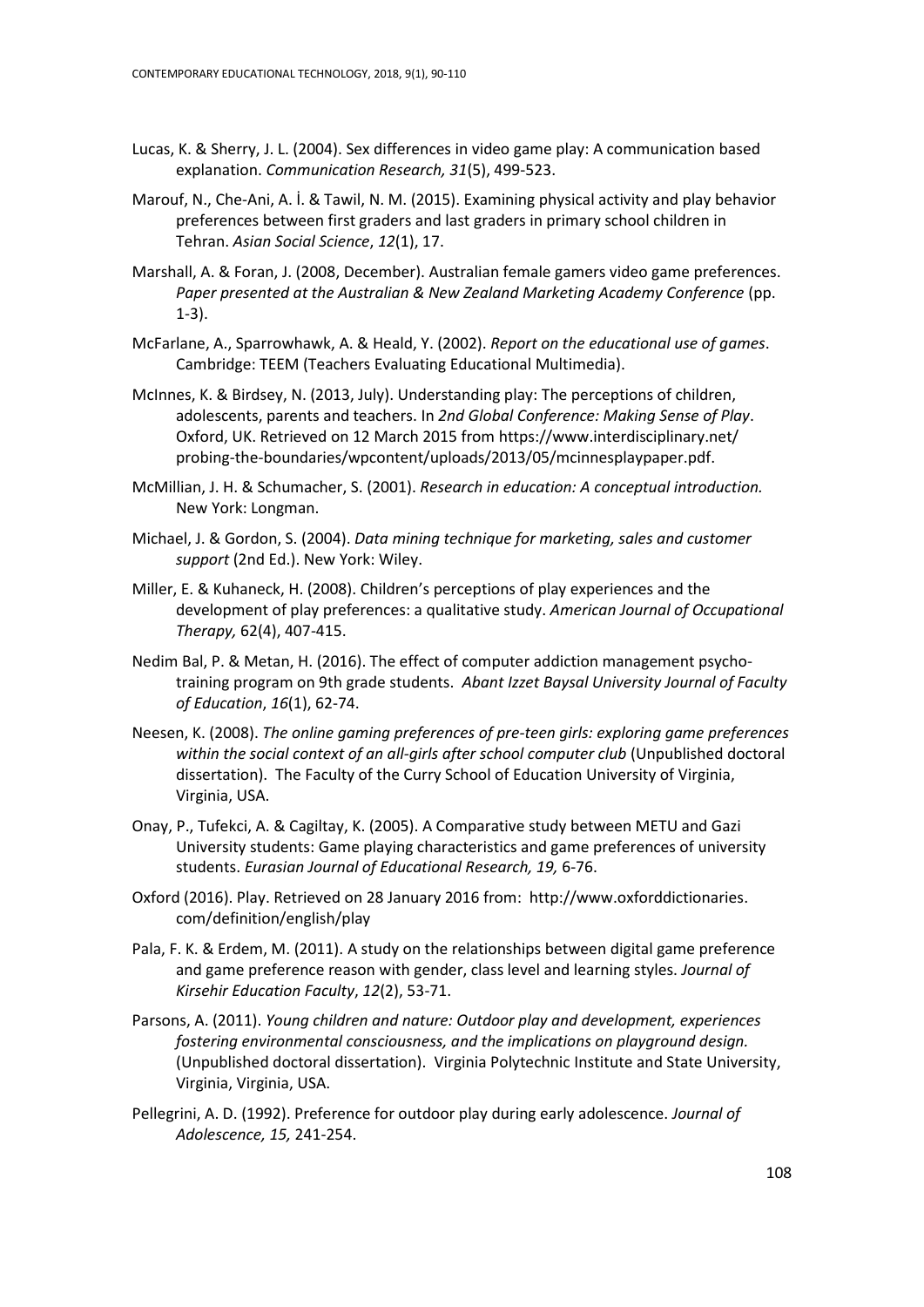- Pilten, P. & Pilten, G. (2013). Evaluating the perceptions of school-aged children about game concept and game preferences. *Mersin University Journal of the Faculty of Education, 9*(2), 15-31.
- Prensky, M. (2001). *Digital game-based learning: Fun, play and games. What makes games engaging?* New York: McGraw-Hill.
- Prensky, M. (2002). The motivation of gameplay: The real twenty‐first century learning revolution. *On the Horizon, 10*(1), 5-11. doi: 10.1108/10748120210431349.
- Prensky, M. (2003). Digital game-based learning. *ACM Computers in Entertainment, 1*(1), 1-4.
- Quaiser-Pohl, C., Geiser, C. & Lehmann, W. (2006). The relationship between computer-game preference, gender, and mental-rotation ability. *Personality and Individual Differences, 40*(3), 609-619.
- Romrell, D. (2014). Gender and gaming: A literature review. *Proceedings of the annual meeting of the AECT International Convention* (pp. 11-22). Hyatt Regency Orange County, Anaheim, CA.
- Serbin, A., Bohlin, G. & Berlin, L. (1999). Sex differences in 1-, 3-, and 5-year-olds' toy-choice in a structured play-session. *Scandinavian Journal of Psychology, 40,* 43-48.
- Sherry, J. L., Holmstrom, A., Binns, R., Greenberg, B. S. & Lachlan, K. (2003, November). Gender differences in video game use and preferences. *Paper presented at the National Communication Association Annual Convention*. Miami, FL.
- Sherry, J., Desouza, R., Greenberg, B. & Lachlan, K. (2003, May). Relationship between developmental stages and video game uses and gratifications, game preference and amount of time spent in play. *Paper presented at the International Communication Association Annual Convention*. San Diego, CA.
- SPSS (2012). *IBM SPSS decision trees 21*. Retrieved on 15 June 2015 from http://www.sussex. ac.uk/its/pdfs/SPSS\_Decision\_Trees\_21.pdf
- Sahin, Y. L., Karadag, N., Bozkurt, A., Dogan, E., Kilinc, H., Ugur, S., Gumus, S., Ozturk, A. & Guler, C. (2017). The use of gamification in distance education: a web-based gamified quiz application. *Turkish Online Journal of Qualitative Inquiry (TOJQI), 8*(4), 372-395. doi: 10.17569/tojqi.
- Sahin, C., Ipek, H. & Ayas, A. (2008). Teaching the subject of 'reflection and mirrors' with educational games: a case of reflective race, *Asia Pacific Science on Learning, 9*(1), 7.
- Tolay, T. (2013). Critical view on popular culture's effects on child's literature and child plays. *Science and Culture, 2*, 154-16.
- Tugrul, B., Erturk, H. G., Ozen Altinkaynak, S. & Gunes, G. (2014). Change of the play in three generations. *The Journal of Academic Social Science Studies, 27*, 1-16.
- Tufekci, A. (2007). A study of student habits on playing computer games. *The Journal of İndustrial Arts Faculty of Gazi University, 21,* 38-54.
- Tural, H. (2005). The effects of teaching mathematics in elementary school by games and activities on achievement and attitude (Unpublished master's thesis). Dokuz Eylul University, Izmir, Turkey.